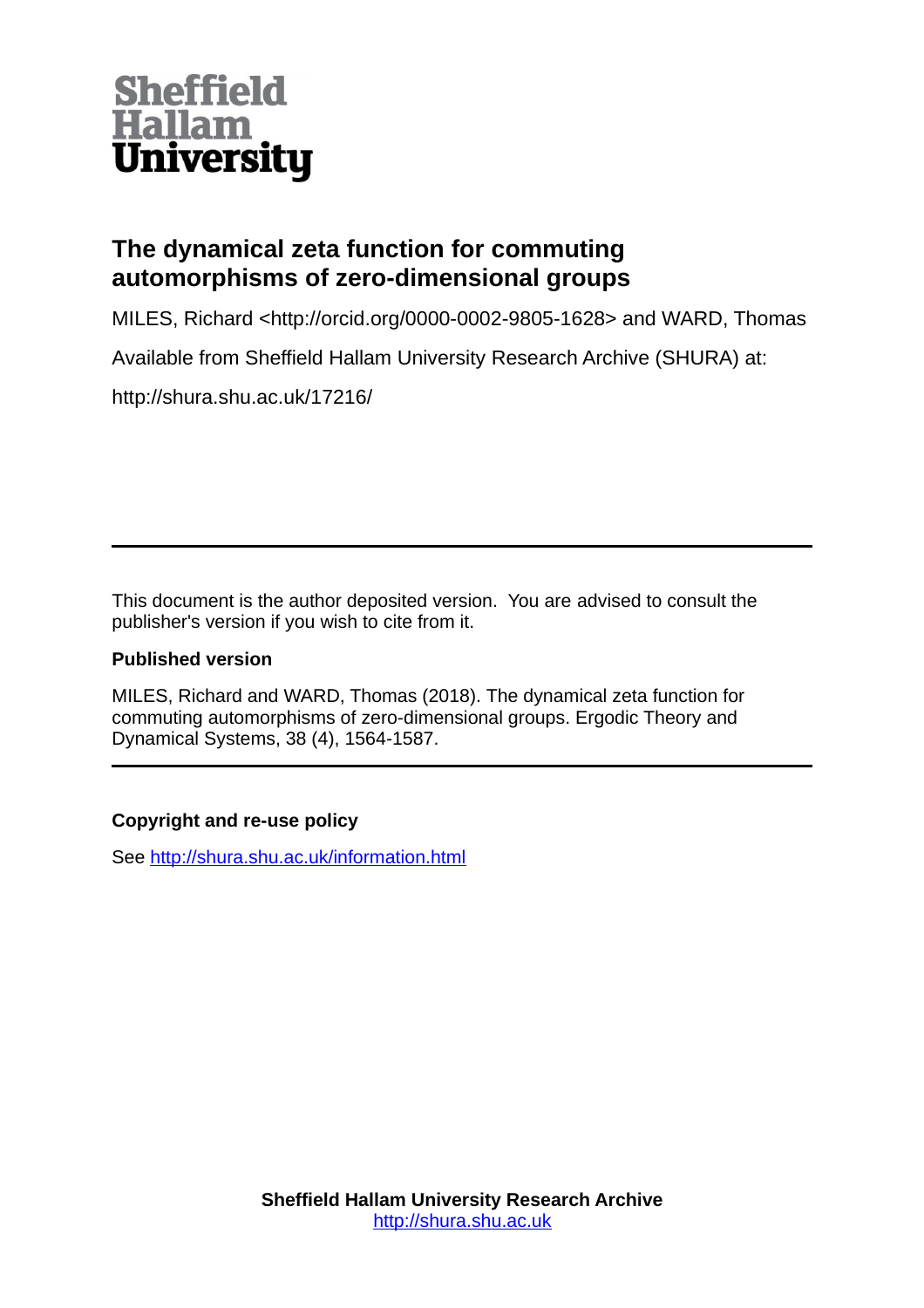# A DYNAMICAL ZETA FUNCTION FOR GROUP ACTIONS

#### RICHARD MILES

Abstract. This article introduces and investigates the basic features of a dynamical zeta function for group actions, motivated by the classical dynamical zeta function of a single transformation. A product formula for the dynamical zeta function is established that highlights a crucial link between this function and the zeta function of the acting group. A variety of examples are explored, with a particular focus on full shifts and closely related variants. Amongst the examples, it is shown that there are infinitely many non-isomorphic virtually cyclic groups for which the full shift has a rational zeta function. In contrast, it is shown that when the acting group has Hirsch length at least 2, a dynamical zeta function with a natural boundary is more typical. The relevance of the dynamical zeta function in questions of orbit growth is also considered.

# 1. INTRODUCTION

The zeta function of a dynamical system is a fundamental invariant that has warranted considerable attention since the definitive work of Artin and Mazur [1]. Ruelle [29] provides an introduction to various guises of this function, and a comprehensive survey by Sharp in the context of periodic orbits of hyperbolic flows may be found in [21]. For a discrete time dynamical system given by a transformation  $T : X \to X$  of a state space X, the dynamical zeta function is defined formally by

$$
\zeta_T(z) = \exp \sum_{n \geq 1} \frac{\mathsf{F}_T(n)}{n} z^n,
$$

where  $F_T(n) = |\{x \in X : T^n x = x\}|$ . As well as being an important invariant in its own right,  $\zeta_T$  is often related to other dynamical invariants, especially if the dynamical system  $(X, T)$  is framed in a topological or measurable context [5], [1], [33]. For example, if  $T$  is a hyperbolic toral automorphism, then the radius of convergence of  $\zeta_T$  is exp(-h), where h is the topological entropy. Natural applications involving  $\zeta_T$  may be found in studies of orbit growth [26], [27], [36].

<sup>2010</sup> Mathematics Subject Classification. 37A45, 11M41, 37A35, 37C30 (primary), 37C25, 37C35, 37C85, 22F05 (secondary).

Key words and phrases. Dynamical zeta function, group action, periodic orbit, product formula, natural boundary, full shift.

This work was initiated with the support of the London Mathematical Society Scheme IV grant number 41352, which the author gratefully acknowledges.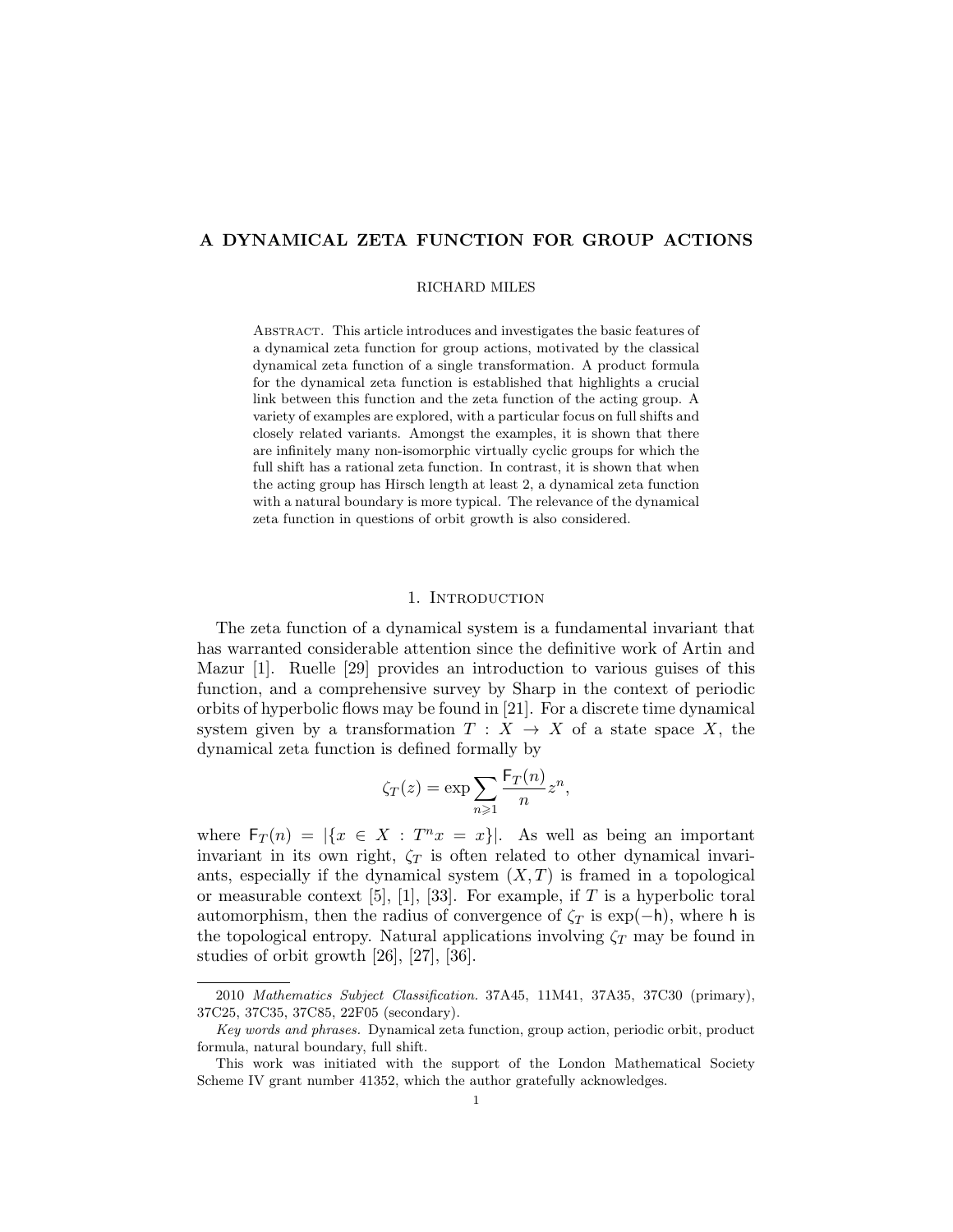In this article, we introduce and investigate the basic features of a dynamical zeta function for group actions, motivated by the classical dynamical zeta function described above. This programme can be traced back to the pioneering work of Lind [18], who introduced a dynamical zeta function for  $a \mathbb{Z}^d$ -action by homeomorphisms of a compact metric space. A compatible definition has been introduced for actions of the infinite dihedral group  $\mathbf{D}_{\infty},$ by Kim, Lee and Park [13], and the definition given here generalizes both these, and the definition used by Artin and Mazur. Notably, Kimoto [14] has also considered alternative definitions of zeta functions associated with finite group actions.

Let G be a finitely generated group and let  $\mathcal{L}_G$  denote the collection of finite index subgroups of  $G$ . We tacitly assume throughout that  $G$  is infinite. For any  $L \in \mathcal{L}_G$ , write  $[L] = [G : L]$  when the supergroup is clear. Since G is finitely generated, for all  $n \geq 1$ , the collection of subgroups of index n in G is finite. Denote this collection by  $\mathcal{L}_G(n)$  and write  $a_G(n) = |\mathcal{L}_G(n)|$ . Suppose that  $\alpha$  is a G-action on a set X such that for all  $L \in \mathcal{L}_G$  the cardinality  $F_{\alpha}(L)$  of the set of L-periodic points

$$
Fix_{\alpha}(L) = \{x \in X : gx = x \text{ for all } g \in L\}
$$
\n(1)

is finite. The *dynamical zeta function* of  $\alpha$  is defined formally by

$$
\zeta_{\alpha}(z) = \exp \sum_{L \in \mathcal{L}_G} \frac{\mathsf{F}_{\alpha}(L)}{[L]} z^{[L]}.
$$
 (2)

Note that for an invertible transformation  $T$ , the classical dynamical zeta function  $\zeta_T$  agrees with the definition above, with  $\alpha$  being the Z-action generated by T.

A central focus in the investigation here is the relationship between  $\zeta_{\alpha}$ and the zeta function of the acting group [12] (see also [19] and [10]), defined by the formal Dirichlet series

$$
\zeta_G(z) = \sum_{n \geqslant 1} \frac{a_G(n)}{n^z}.
$$

In particular, a key tool will be the Dirichlet series

$$
\Delta_L(z) = \frac{\zeta_L(z+1)}{\zeta(z+1)} = \sum_{n \ge 1} \frac{b_L(n)}{n^z},\tag{3}
$$

where  $L \in \mathcal{L}_G$ , and  $\zeta = \zeta_{\mathbb{Z}}$  denotes the Riemann zeta function. Note that  $\Delta_L$  has rational coefficients for all  $L \in \mathcal{L}_G$ . The relationship between these Dirichlet series and  $\zeta_{\alpha}$  arises via the development of product formulae for  $\zeta_{\alpha}$ . The classical dynamical zeta function has the well known product formula

$$
\zeta_{\alpha}(z) = \prod_{Y} (1 - z^{|Y|})^{-1},\tag{4}
$$

where Y runs through all finite orbits of the Z-action  $\alpha$ , and this is often regarded as the dynamical analogue of the Euler product for the Riemann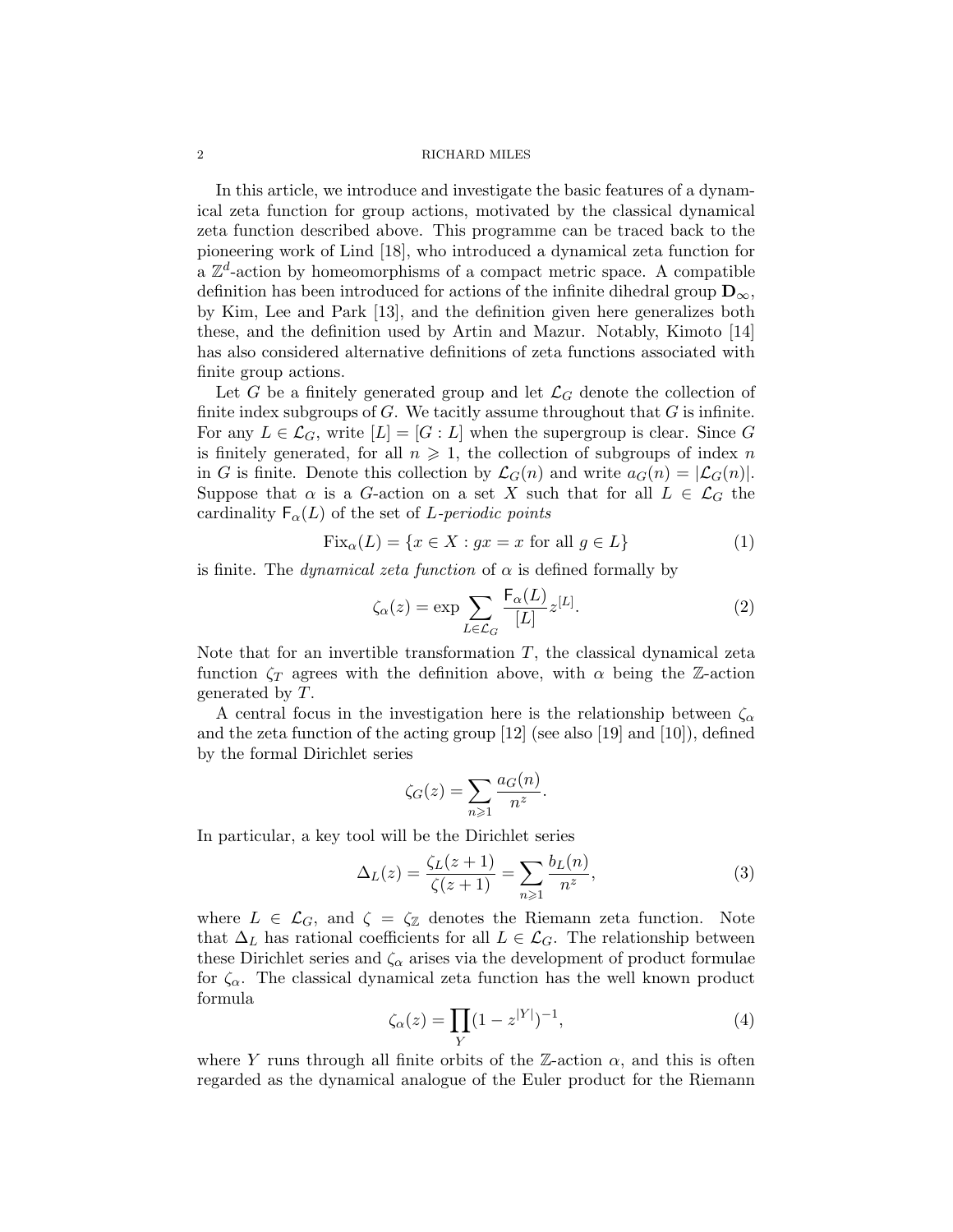zeta function. In analogy with the Ihara zeta function for a finite connected graph (for example, see [35]), one could begin with a product formula as the definition of a dynamical zeta function for a group action. However, (4) does not correspond to (2) in general nor, in particular, with the existing studies [18] and [13], except in the case  $d = 1$  in [18].

When deriving a product formula formally equivalent to (2), one needs to take into account the various isomorphism classes of stabilizers in  $G$ , and this introduces a significant level of complexity. Before stating the main product formula for  $\zeta_{\alpha}$ , first note that for any finite orbit Y, all stabilizers of elements of  $Y$  lie in the same isomorphism class, for which we may choose an appropriate representative in  $L(Y) \in \mathcal{L}_G$ . Note also that our hypotheses ensure that there are only finitely many orbits of a given cardinality (see Lemma 2.3), so the product given below is properly defined.

**Theorem 1.1.** Let G be a finitely generated group and let  $\alpha$  be an action of G on a set X such that  $\mathsf{F}_{\alpha}(L) < \infty$ , for all  $L \in \mathcal{L}_G$ . Then the dynamical zeta function  $\zeta_{\alpha}(z)$  is given by the product

$$
\zeta_{\alpha}(z) = \prod_{Y} \prod_{n \geqslant 1} (1 - z^{|Y|n})^{-b_{L(Y)}(n)},\tag{5}
$$

where Y runs over all finite orbits in  $X, L(Y)$  is the stabilizer of any element of Y and the exponents  $b_{L(Y)}(n) \in \mathbb{Q}$ ,  $n \geq 1$ , are the coefficients of the Dirichlet series  $\Delta_{L(Y)}$  given by (3). Hence, if  $\Delta_L$  has integer coefficients for all  $L \in \mathcal{L}_G$ , then the formal power series for  $\zeta_\alpha$  has integer coefficients.

The concluding sentence of the theorem highlights part of the motivation for obtaining a product formula for  $\zeta_{\alpha}$ . The presence of integer coefficients in the formal power series for  $\zeta_{\alpha}$  has has proved to be important when studying the analytic behaviour of both the classical dynamical zeta function [3], random dynamical zeta functions [6] and Lind's dynamical function [18], [22], [25], since the celebrated Pólya-Carlson theorem [7], [28] may then be brought to bear. It is also worth noting that product formulae for Lind's dynamical zeta function feature prominently in certain studies of higher-dimensional shifts of finite type [2].

The second main result concerns full shifts of groups having polynomial subgroup growth (PSG groups) and Hirsch length at least 2 (for a definition of Hirsch length, see Section 2). This is obtained using a simplified form of (5) that we deduce for full shifts (Theorem 4.1) coupled with conclusions that we draw (Proposition 2.6) from Shalev's classification of groups with bounded subgroup growth [32] and the Pólya-Carlson theorem.

**Theorem 1.2.** Let G be a polycyclic-by-finite PSG group such that the Dirichlet series  $\Delta_G$  has integer coefficients. If G has Hirsch length at least 2, then for the full shift  $\sigma(G)$  of G on  $\mathcal{A}^G$ , where A is a finite alphabet, the dynamical zeta function  $\zeta_{\sigma(G)}$  has a natural boundary at the circle of convergence  $|z| = |A|^{-1}$ .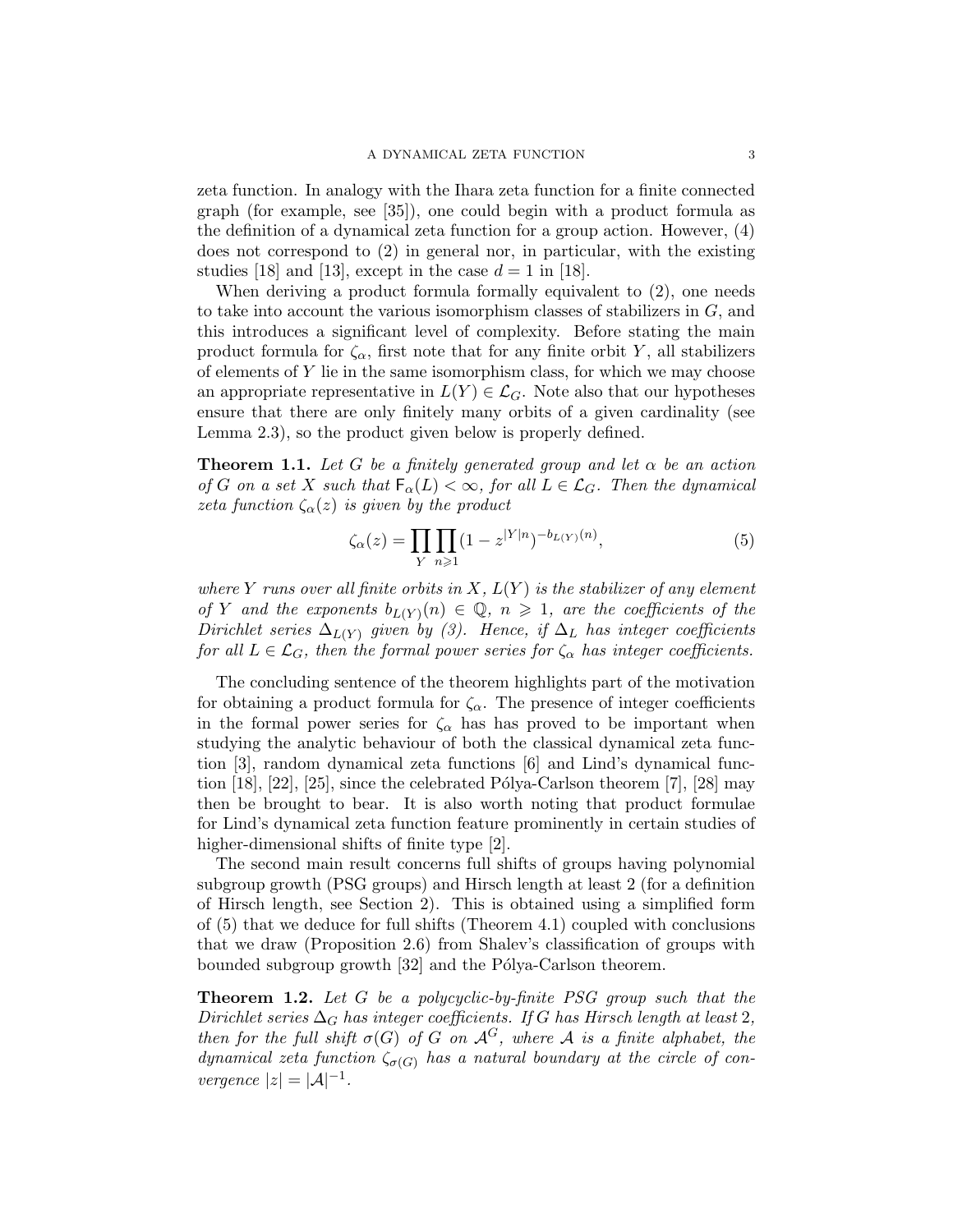We also include a related result (Corollary 2.7) for actions generated by automorphisms of compact connected abelian groups, obtained by applying the author's previous work [22], that further motivates Theorem 1.1.

The examples explored emphasize the role of  $\zeta_G$  and the importance of explicit formulae for  $\zeta_G$  that have been obtained, as for example by Grunewald, Segal and Smith [12] and du Sautoy, McDermott and Smith [9]. Note that the development of such formulae is now quite advanced [10], and we investigate only a small fraction of the many possibilities available here. Our examples show that when the acting group is virtually cyclic,  $\zeta_{\alpha}$  may in fact be rational and, in contrast with [18] and [13], we find that there are infinitely many non-isomorphic groups for which the full shift has a rational dynamical zeta function. Beyond full shifts, the subgroup conjugacy class structure in  $\mathcal{L}_G$  is seen to play a more significant role and this is illustrated with the help of an action  $\alpha$  of the planar symmetry group  $\textbf{pm} \cong \mathbb{Z}^2 \rtimes \mathbf{C}_2$  on a projected shift space. This group was chosen because  $\mathcal{L}_{\mathbf{p}\mathbf{m}}$  has a non-trivial partition into finitely many isomorphism classes,  $\Delta_L$  has integer coefficients for all  $L \in \mathcal{L}_G$ , and **pm** has the advantage of being a fundamental expositional example treated in [9]. For this action, we find that  $\zeta_{\alpha}$  may be calculated with the aid of shifted factorials.

The paper is structured as follows. Section 2 assembles some preliminaries concerning finite orbits of group actions and also develops some fundamental properties of the zeta function, including the consequences of the author's earlier paper [22] and our deductions based on Shalev's work and the Pólya-Carlson theorem. Also in this section, in light of earlier studies by the author and Ward  $[24]$ ,  $[23]$ , by using Möbius inversion on the incidence algebra of  $\mathcal{L}_G$ , we highlight how the dynamical zeta function may find further applications in studies of orbit growth. In Section 3, we develop product formulae for  $\zeta_{\alpha}$ , giving the proof of Theorem 1.1 in two natural stages. Section 4 contains the more detailed investigation of full shifts and related examples. Finally, we conclude with a list of open problems.

#### 2. FINITE ORBITS AND FUNDAMENTAL PROPERTIES OF  $\zeta_{\alpha}$

We begin by recalling some important invariants of finitely generated groups. Let G be such a group. When G is polycyclic-by-finite, there is a finite index subgroup  $G_m \leq G$  with subnormal series

$$
\{1\} = G_0 \lhd G_1 \lhd G_2 \lhd \cdots \lhd G_m,\tag{6}
$$

where  $G_k/G_{k-1}$  is infinite cyclic for all  $1 \leq k \leq m$ . The Hirsch length of G is equal to m and this is an invariant of G. Let  $\mathcal{L}_G$  denote the collection of finite index subgroups of G, and let  $\mathcal{L}_G(n)$  denote the collection of subgroups of index n. If  $a_G(n) = |\mathcal{L}_G(n)|$  grows at most polynomially in n, then G is said to have polynomial subgroup growth. For example, if G is nilpotent then  $G$  has polynomial subgroup growth. When  $G$  has polynomial subgroup growth, the Dirichlet series (1) is frequently used as a generating function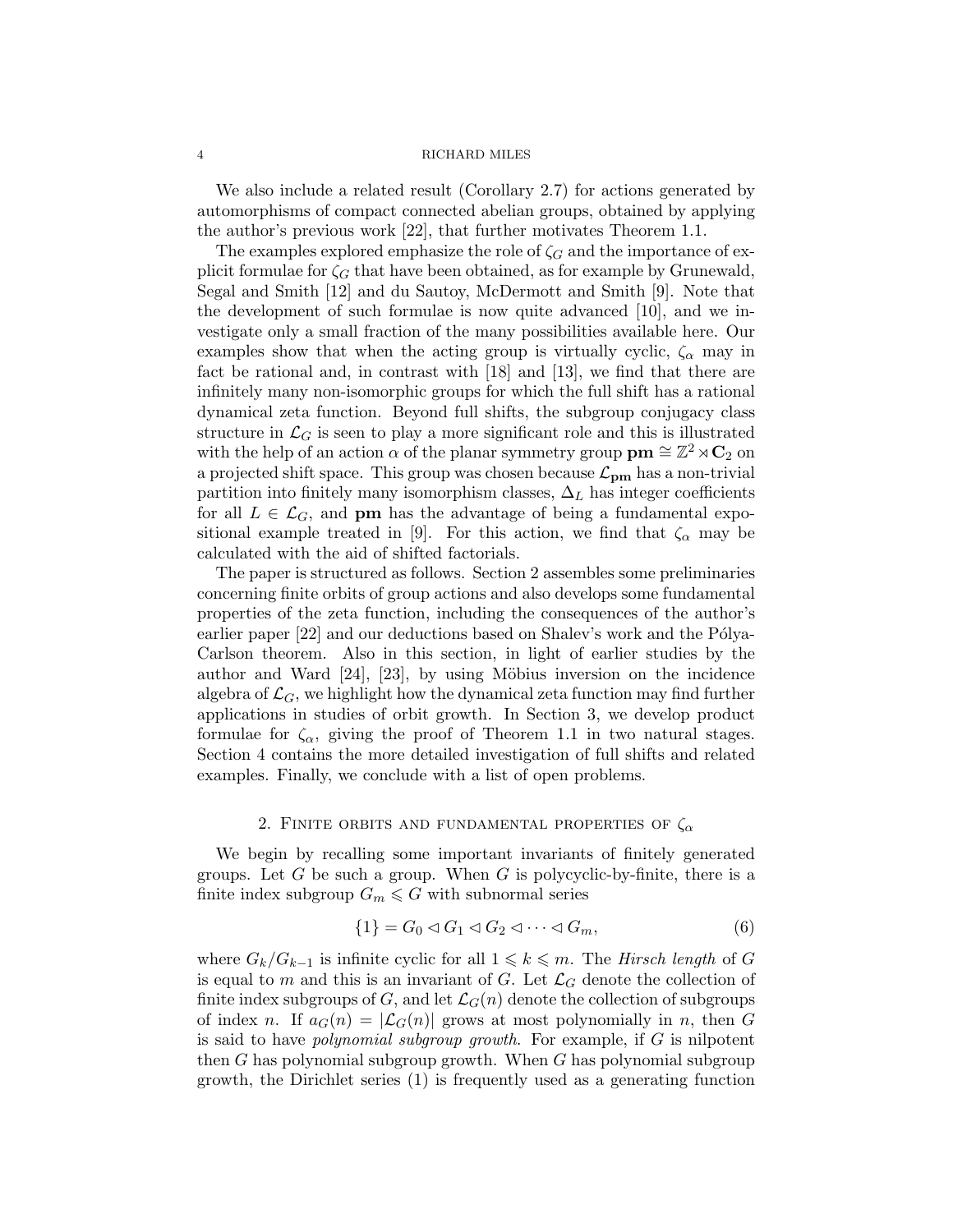for the sequence  $(a_G(n))$ . For further details concerning groups and their subgroup growth properties, see [19].

There is a natural partial order on  $\mathcal{L}_G$  given by subgroup inclusion and, since  $a_G(n) < \infty$  for all  $n \geq 1$ , the poset  $\mathcal{L}_G$  is locally finite, that is each interval

$$
[L,K] = \{ M \in \mathcal{L}_G : L \leqslant M \leqslant K \}
$$

is a finite set. This means that one may define a corresponding Möbius function  $\mu$  on the set of intervals by

$$
\mu(L, L) = 1 \text{ for all } L \in \mathcal{L}_G
$$

and

$$
\mu(L, K) = -\sum_{L \le M < K} \mu(L, M) \text{ for all } L < K \text{ in } \mathcal{L}_G.
$$

Note that the classical Möbius function on the group of integers coincides with the Möbius function on the set of intervals in the lattice of finite index subgroups of  $\mathbb Z$  on writing  $\mu(n) = \mu(n\mathbb Z, \mathbb Z)$ . For further background concerning this combinatorial framework, see Stanley's book [34].

Let  $\mathcal{O}(\mathcal{L}_G)$  denote the set of orbits that arise from the natural conjugation action of G on  $\mathcal{L}_G$  given by  $g \cdot L = gLg^{-1}$ , where  $g \in G$  and  $L \in \mathcal{L}_G$ . This action is clearly trivial if  $G$  is abelian. Note also that conjugate subgroups are isomorphic and have the same index. Since there are only finitely many subgroups of any given index in  $G$ , all orbits of this action are finite. The cardinality  $|\Omega|$  of an orbit  $\Omega \in \mathcal{O}(\mathcal{L}_G)$  containing a subgroup L is equal to the index of the normalizer  $N_G(L) = \{g \in G : gLg^{-1} = L\}$  of L, as this is also the stabilizer of L under the action of subgroup conjugation.

Now suppose  $\alpha$  is a G-action on a set X, with the property that the cardinality  $F_{\alpha}(L)$  of the set of L-periodic points  $Fix_{\alpha}(L)$  given by (1) is finite for all  $L \in \mathcal{L}_G$ . We observe the following elementary properties.

**Lemma 2.1.** Let the group G and the G-action  $\alpha$  be as above. Then

- (i)  $x \in \text{Fix}_{\alpha}(L) \Leftrightarrow L \leq \text{Stab}(x)$
- (ii)  $g Fix_{\alpha}(L) = Fix_{\alpha}(gLg^{-1})$
- (iii) Stab $(gx) = g$ Stab $(x)g^{-1}$

for any  $L \in \mathcal{L}_G$ ,  $x \in X$  and  $g \in G$ .

By Lemma 2.1(iii), the equivalence relation defined by

$$
x \sim y \Longleftrightarrow \text{Stab}(x) = \text{Stab}(y)
$$

also satisfies, for all  $g \in G$ ,

$$
x \sim y \Rightarrow gx \sim gy.
$$

This defines a *block system* for the action of G on X. A finite orbit  $Y \subset X$ is partitioned into blocks of the form

$$
B(L) = \{x \in Y : \text{Stab}(x) = L\},\
$$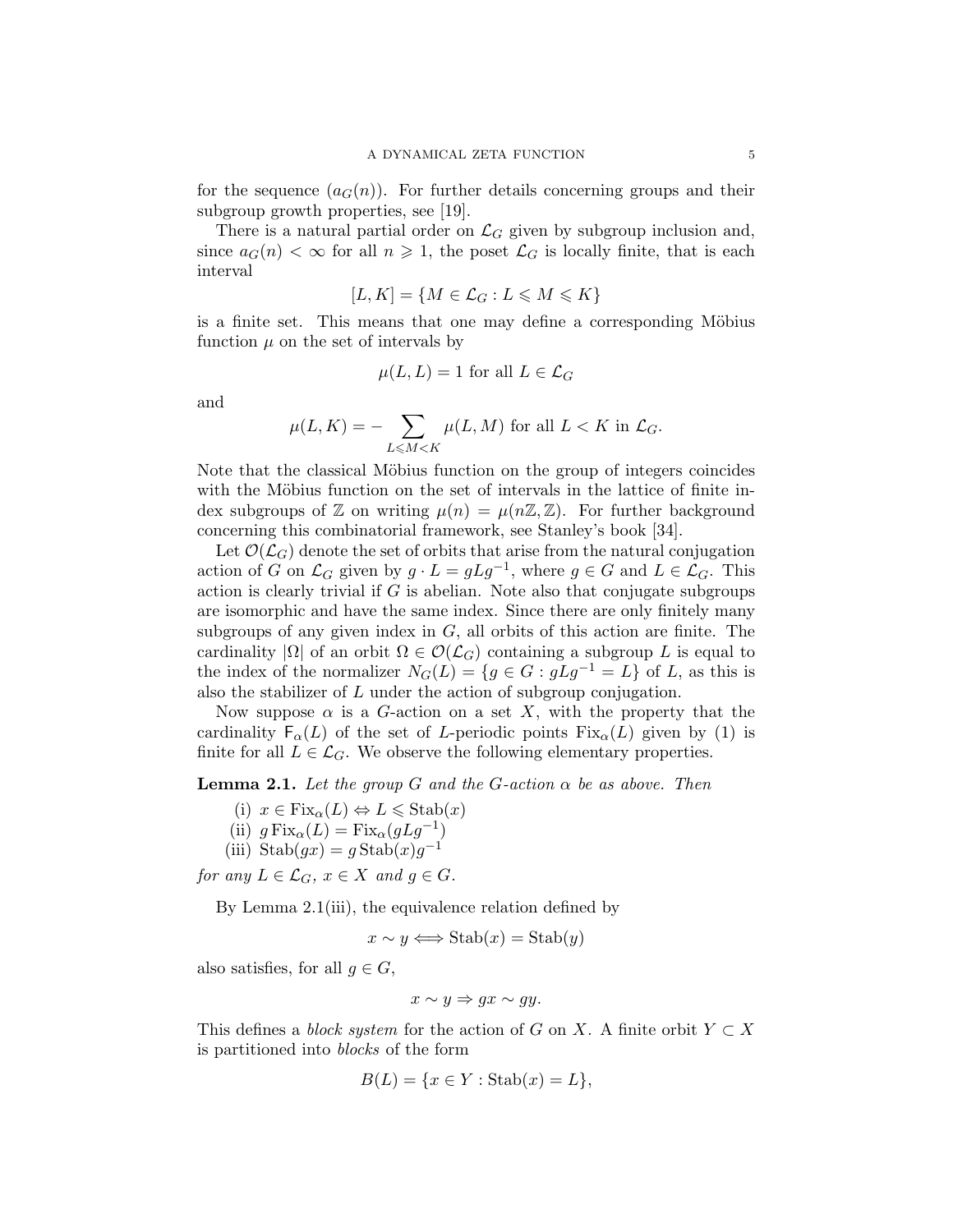for the subgroups  $L \in \mathcal{L}_G$  that occur as stabilizers of elements of Y. So, for any block  $B \subset Y$  and any  $g \in G$ , we have either  $gB = B$  or  $gB \cap B = \emptyset$ . The blocks comprising Y have the same cardinality, which is  $|Y|$  divided by the number of distinct subgroups of G occurring as stabilizers of elements of Y. Therefore, if  $Y$  is an orbit containing an element with stabilizer  $L$ , since the action of G on Y is transitive, Lemma 2.1(iii) shows that the number of such distinct subgroups is given by  $|\Omega(L)|$ , where  $\Omega(L) \in \mathcal{O}(\mathcal{L}_G)$  is the unique orbit containing L. Clearly  $L \leq N_G(L)$  and  $\text{Stab}(L) = N_G(L)$ . Therefore,  $|\Omega(L)| = [N_G(L)]$  and  $[G : N_G(L)][N_G(L) : L] = [G : L]$ . In particular,  $|\Omega(L)|$  divides the orbit length  $|Y| = |L|$ , where this equality follows from the orbit-stabilizer theorem. Hence, each block forming part of the orbit  $Y$  has cardinality

$$
[L]/|\Omega(L)| = [L]/[N_G(L)].\tag{7}
$$

The following example illustrates how the block system functions for a dynamical system arising from an action of the infinite dihedral group  $D_{\infty}$ .

**Example 2.2.** Consider the group  $\mathbf{D}_{\infty} = \langle a, b : b^2 = 1, ab = ba^{-1} \rangle$ . For each odd index n, there are exactly n distinct subgroups of  $\mathbf{D}_{\infty}$  of index n,

$$
\langle a^n, b \rangle, \langle a^n, ab \rangle, \langle a^n, a^2b \rangle, \dots, \langle a^n, a^{n-1}b \rangle,
$$
\n(8)

and for each even index  $n$ , in addition to the subgroups  $(8)$ , there is one additional subgroup  $\langle a^{n/2} \rangle$  of index n. An action  $\alpha$  of  $\mathbf{D}_{\infty}$  on the torus  $\mathbb{T}^2 = (\mathbb{R}/\mathbb{Z})^2$  is generated by multiplication by the matrices

$$
A = \begin{pmatrix} -2 & 3 \\ 1 & -2 \end{pmatrix} \text{ and } B = \begin{pmatrix} 7 & -12 \\ 4 & -7 \end{pmatrix}
$$

which satisfy  $B^2 = 1$  and  $AB = BA^{-1}$ . A method for calculating periodic points for this example is explained in [23, Ex. 2.2]. Here, it is shown how the finite orbits of this action intersect  $Fix_{\alpha}(L)$  for the particular subgroup  $L =$  $\langle a^6, b \rangle$ , according to the block system just described. The subgroup L has conjugates  $\langle a^6, a^2b \rangle$  and  $\langle a^6, a^4b \rangle$  and supergroups  $\langle a^3, b \rangle$ ,  $\langle a^2, b \rangle$  and  $\langle a, b \rangle$ . Amongst the supergoups, only  $\langle a^3, b \rangle$  has distinct conjugates, namely  $\langle a^3, ab \rangle$ and  $\langle a^3, a^2b \rangle$ . All the subgroups just mentioned occur as stabilizers of points in the finite orbits of  $\alpha$  that intersect Fix<sub> $\alpha$ </sub>(*L*). These 7 orbits  $Y_1, \ldots, Y_7$  are illustrated by the rows in Table 1. Stabilizers of points are shown above them, and the set  $Fix_{\alpha}(L)$  comprises the 12 points in the final column of the table. Individual cells in the table containing the periodic points correspond to blocks in the block system for  $\alpha$ .

Given any  $L \in \mathcal{L}_G$ , write  $\mathsf{O}_{\alpha}(L)$  for the number of orbits of the action  $\alpha$ on X that contain at least one element x with  $\text{Stab}(x) = L$ . The following lemma connects  $O_{\alpha}(L)$  and  $F_{\alpha}(L)$ .

**Lemma 2.3.** Let G be a finitely generated group and let  $\alpha$  be a G-action a set X such that for all  $L \in \mathcal{L}_G$ ,  $F_\alpha(L) < \infty$ . Then, for any  $L \in \mathcal{L}_G$ ,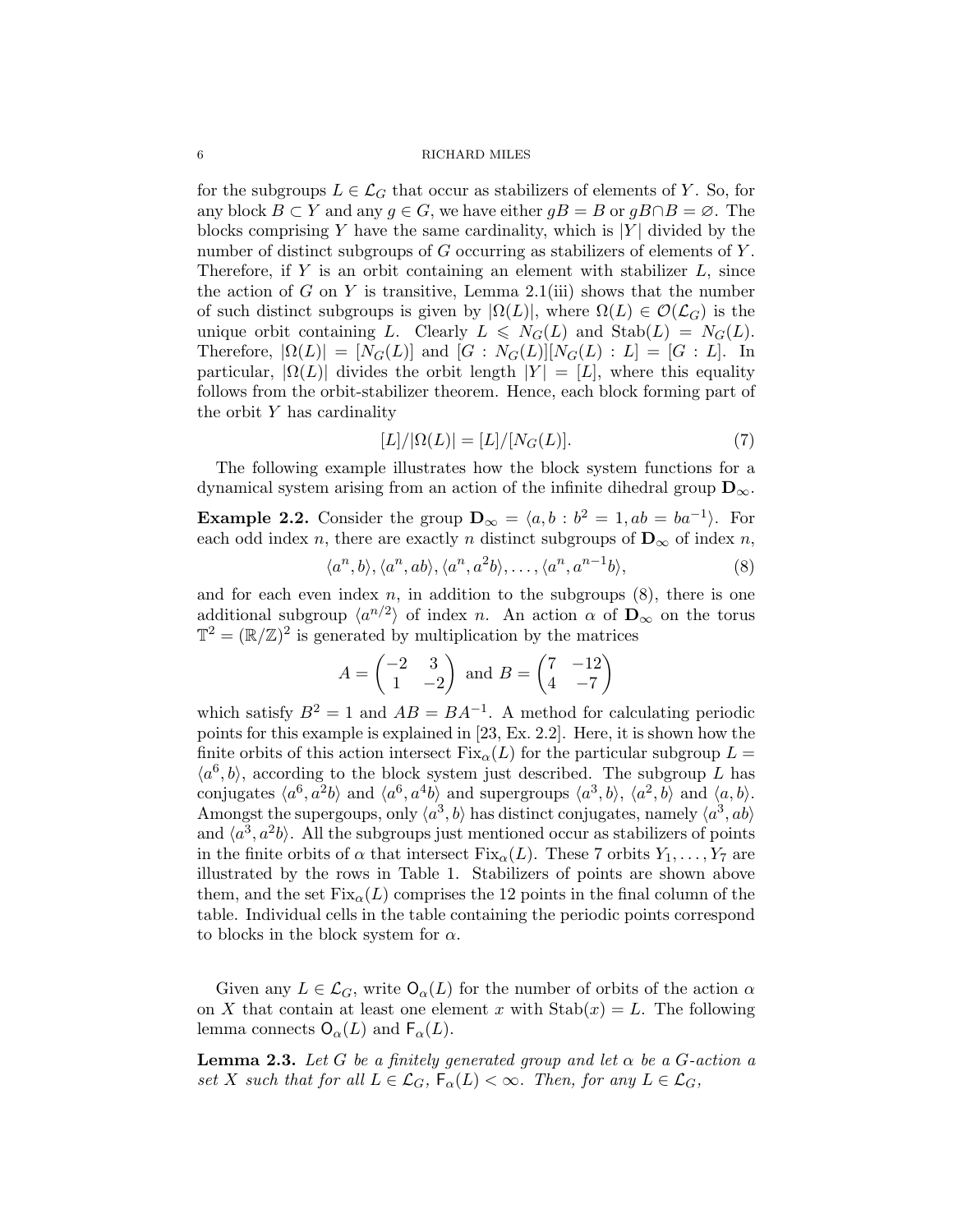| Stabilizer                                                    | $\langle a^6, a^4b\rangle$                      | $\langle a^6, a^2b \rangle$                | $\langle a^6, b \rangle$          |  |
|---------------------------------------------------------------|-------------------------------------------------|--------------------------------------------|-----------------------------------|--|
| $Y_7$                                                         | 2/30<br>$23/\!30$<br>29/30<br>26/30             | 29/30<br>26/30<br>15/30<br>0               | 2/30<br>23/30<br>4/30<br>1/30     |  |
| $Y_6$                                                         | 16/30<br>4/30<br>28/30<br>22/30                 | 28/30<br>22/30<br>0<br>$\boldsymbol{0}$    | 16/30<br>4/30<br>$2/\!30$<br>8/30 |  |
| $Y_5$                                                         | $6/\!30$<br>$9\slash\space30$<br>18/30<br>27/30 | $27\big/ \!\! 30$<br>18/30<br>$15/30$<br>0 | 6/30<br>9/30<br>3/30<br>12/30     |  |
| $Y_4$                                                         | $2/\!30$<br>$8/\!30$<br>26/30<br>14/30          | $26/30$<br>14/30<br>$\boldsymbol{0}$<br>0  | $8/\!30$<br>2/30<br>16/30<br>4/30 |  |
| Stabilizer                                                    | $\langle a^3, ab \rangle$                       | $\langle a^3, a^2b\rangle$                 | $\langle a^3,b\rangle$            |  |
| $Y_3$                                                         | 20/30<br>20/30                                  | $20/\!30$<br>$\theta$                      | 20/30<br>10/30                    |  |
|                                                               | Stabilizer                                      |                                            | $\langle a^2, b \rangle$          |  |
| 15/30<br>0<br>$\scriptstyle Y_2$<br>15/30<br>$\boldsymbol{0}$ |                                                 |                                            |                                   |  |
|                                                               | Stabilizer<br>$\langle a,b\rangle$              |                                            |                                   |  |
| 0<br>$Y_1$<br>$\boldsymbol{0}$                                |                                                 |                                            |                                   |  |

TABLE 1. Orbits intersecting  $Fix_{\alpha}(\langle a^6, b \rangle)$  in Example 2.2.

(i) 
$$
F_{\alpha}(L) = \sum_{K \ge L} \frac{[K]}{[N_G(K)]} O_{\alpha}(K),
$$
  
(ii) 
$$
O_{\alpha}(L) = \frac{[N_G(L)]}{[L]} \sum_{K \ge L} \mu(L, K) F_{\alpha}(K).
$$

*Proof.* Orbits of the G-action  $\alpha$  on X intersect  $Fix_{\alpha}(L)$  in blocks, and (i) follows immediately from Lemma 2.1(i) and (7). Consequently, (ii) is obtained using the dual form of Möbius inversion [34, Prop. 3.7.2].  $\Box$ 

Remark 2.4. Lemma 2.3 corrects an earlier oversight by the author and Ward in their work on orbit counting, specifically in [24, Eq. (2)] and [23, Eq. (2)], where  $O_{\alpha}(L)$  is defined as it may be more simply when G is abelian, and the factor  $[N_G(L)]$  is omitted. However, the main results in [24] and [23] remain unaffected because this missing factor is cancelled in the principal orbit counting formula, derived here with the appropriate correction for the non-abelian case in Proposition 2.8.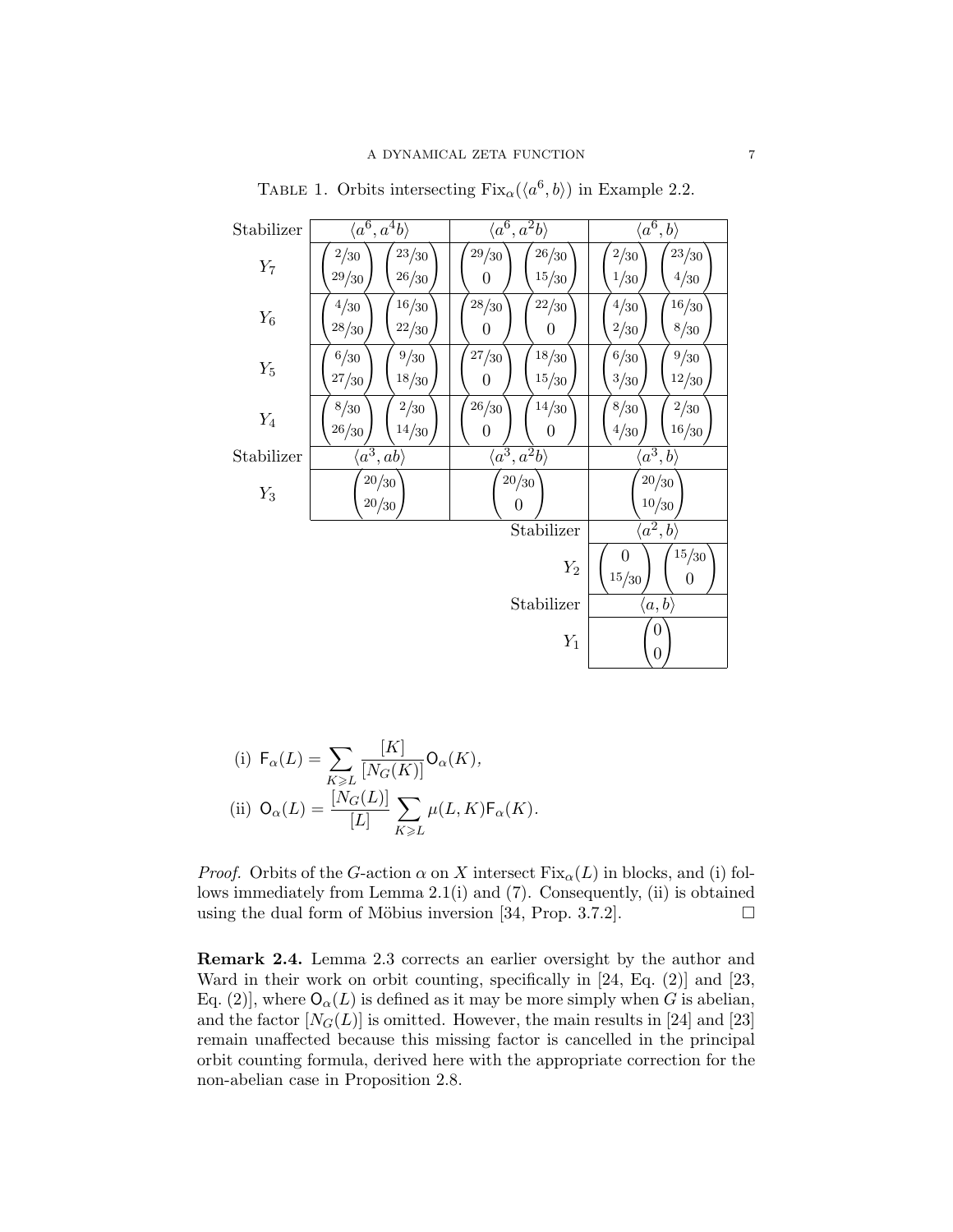Recall the definition of  $\zeta_{\alpha}$  given by (2). It is also sometimes useful to write

$$
\zeta_{\alpha}(z) = \exp \sum_{n \geq 1} \frac{1}{n} \sum_{L \in \mathcal{L}_G(n)} \mathsf{F}_{\alpha}(L) z^n.
$$

Note that the formal power series for  $\zeta_{\alpha}$  is thus obtained by composition of generating functions in the usual way.

If  $\alpha$  and  $\beta$  are actions of a finitely generated group G on sets X and Y respectively and there is a bijection  $\phi: X \to Y$  such that for all  $g \in G$  and all  $x \in X$ ,

$$
\phi(gx) = g\phi(x),
$$

then, for all  $L \in \mathcal{L}_G$ ,  $\mathsf{F}_{\beta}(L) = \mathsf{F}_{\alpha}(L)$ . Hence,  $\zeta_{\alpha}$  and  $\zeta_{\beta}$  are identical. Thus, the dynamical zeta function is an invariant of bijective conjugacy.

If  $\alpha$  is an action of a finitely generated PSG group G on a set X, we define

$$
\mathsf{g}(\alpha) = \limsup_{[L] \to \infty} \frac{1}{[L]} \log \mathsf{F}_{\alpha}(L) = \lim_{n \to \infty} \sup_{[L] \ge n} \frac{1}{[L]} \log \mathsf{F}_{\alpha}(L). \tag{9}
$$

Since G has polynomial subgroup growth, if  $F_{\alpha}(L) < \infty$  for all  $L \in \mathcal{L}_G$ , then the usual Hadamard formula shows that  $\zeta_{\alpha}$  has radius of convergence  $\exp(-g(\alpha))$ .

A G-action on a compact metric space  $(X, \rho)$  is called *expansive* if there exists  $r > 0$  such that  $\sup_{q \in G} \rho(gx, gy) \geq r$  for all distinct  $x, y \in X$ . In the classical setting of a topological dynamical system where  $\alpha$  is generated by a single expansive homeomorphism of a compact metric space, Bowen [4] shows that there exist constants  $C_1, C_2 > 0$  such that for sufficiently large n,

$$
C_1 \exp(\mathsf{h}(\alpha)n) \leq \mathsf{F}_{\alpha}(\langle n \rangle) \leq C_2 \exp(\mathsf{h}(\alpha)n),\tag{10}
$$

where  $h(\alpha)$  is the topological entropy. Hence,  $g(\alpha) = h(\alpha)$ . For nonexpansive Z-actions, periodic point counting estimates so closely tied to entropy should not be expected (for example, see [17]). Moreover, for more general group actions, even with the assumption of expansiveness, there is little reason to expect a direct relationship between  $g(\alpha)$  and  $h(\alpha)$ . For instance, Lind [18] gives an example of an expansive  $\mathbb{Z}^2$ -action  $\alpha$  by continuous automorphisms of a compact abelian group such that  $g(\alpha) = \log 4$ and  $h(\alpha) = \log 3$ . Another particular case for which  $g(\alpha) = h(\alpha)$ , is that of an expansive action  $\alpha$  of  $\mathbf{D}_{\infty}$  by continuous automorphisms of a compact abelian group, considered by the author in [23]. This is achieved by obtaining bounds analogous to  $(10)$  for all subgroups of index n. However, in Section 4, it will be seen that no such analogous result is possible for expansive actions of all other virtually cyclic groups (that is, those that are neither isomorphic to  $\mathbb{Z}$  nor  $\mathbf{D}_{\infty}$ ) when  $h(\alpha) > 0$ .

In [22], it is shown that a mixing  $\mathbb{Z}^2$ -action  $\alpha$  by automorphisms of compact connected finite dimensional abelian group X satisfies  $g(\alpha) = 0$ . Using this result as a basis, we see that a similar result holds much more generally. For an algebraic characterization of mixing, see [30]. In the context of the theorem, it ensures  $\mathsf{F}_{\alpha}(L) < \infty$  for all  $L \in \mathcal{L}_G$ .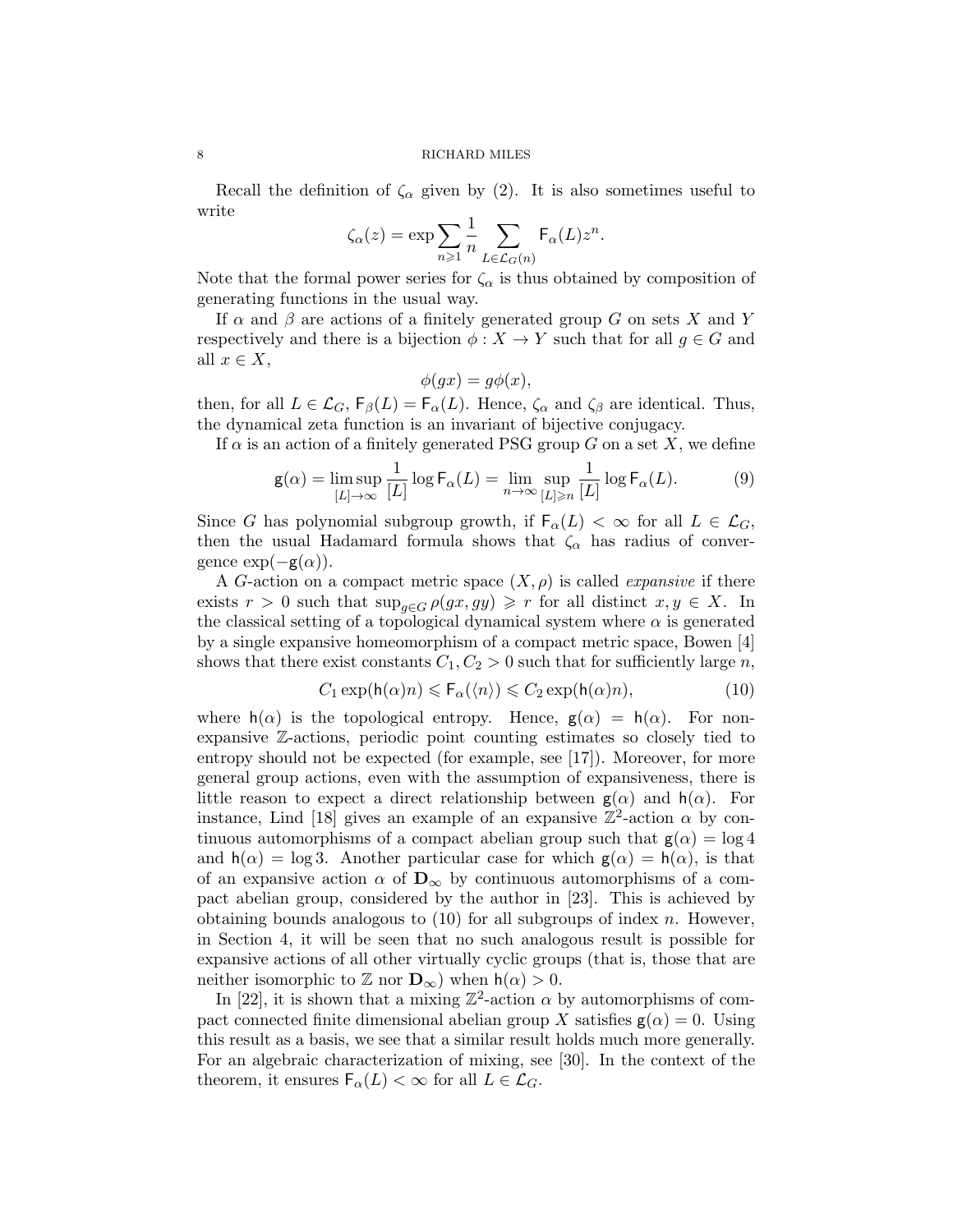**Theorem 2.5.** Let  $\alpha$  be a mixing action of a polycyclic-by-finite PSG group G by automorphisms of a compact connected finite dimensional abelian group X. If G has Hirsch length at least 2, then  $g(\alpha) = 0$ .

*Proof.* Firstly, since  $\alpha$  is mixing, any non-trivial subaction is also mixing. Consider a subnormal series of G of the form (6), so that  $G_2 \cong \mathbb{Z} \rtimes \mathbb{Z}$ . Since  $Aut(\mathbb{Z}) \cong \mathbb{C}_2$ , a standard argument shows that this semi-direct product contains a subgroup isomorphic to  $\mathbb{Z}^2$ , so G contains a subgroup H isomorphic to  $\mathbb{Z}^2$ , and the subaction  $\beta$  of H on X is also mixing. Furthermore, for any  $L \in \mathcal{L}_G$ ,  $[H : H \cap L] \leqslant [G : L]$  and

$$
\mathsf{F}_{\alpha}(L) \leqslant \mathsf{F}_{\alpha}(H \cap L) = \mathsf{F}_{\beta}(H \cap L).
$$

Therefore,

$$
\frac{1}{[G:L]} \log \mathsf{F}_\alpha(L) \leqslant \frac{1}{[H:H\cap L]} \log \mathsf{F}_\beta(H\cap L)
$$

and so  $\mathbf{g}(\alpha) \leq \mathbf{g}(\beta)$ . Moreover, since  $\beta$  is mixing, [22, Th. 1.1] shows that

$$
\mathsf{g}(\beta) = \limsup_{[H:K] \to \infty} \frac{1}{[H:K]} \log \mathsf{F}_{\beta}(K) = 0,
$$

as K runs through finite index subgroups of H.

When  $g(\alpha) = 0$ , an application of the Pólya-Carlson theorem [31, Ch. 6, Th. 5.3] together with Shalev's classification of groups with bounded subgroup growth [32] leads to the following results.

**Proposition 2.6.** Let  $\alpha$  be an action of a polycyclic-by-finite PSG group G of Hirsch length at least 2 on a set X such that  $\mathsf{F}_{\alpha}(L) = 0$  for at most finitely many  $L \in \mathcal{L}_G$ . If  $\mathsf{g}(\alpha) = 0$  and the formal power series for  $\zeta_\alpha$  has integer coefficients, then  $\zeta_{\alpha}$  has the unit circle as a natural boundary.

*Proof.* Since  $\zeta_{\alpha}$  has integer coefficients and radius of convergence 1, the Pólya-Carlson theorem implies that  $\zeta_{\alpha}$  is a either a rational function or has the unit circle as a natural boundary. As in [18, Ex. 3.4], suppose for a contradiction that  $\zeta_{\alpha}$  is rational, that is

$$
\zeta_{\alpha}(z) = \frac{\lambda \prod_{i=1}^{k} (1 - \xi_i z)}{\prod_{j=1}^{\ell} (1 - \eta_j z)}
$$

for some  $\lambda, \xi_1, \ldots, \xi_k, \eta_1, \ldots, \eta_\ell \in \mathbb{C}$ . Elementary calculus then shows  $\lambda = 1$ and

$$
\sum_{L \in \mathcal{L}_G(n)} \mathsf{F}_{\alpha}(L) = \sum_{j=1}^{\ell} \eta_j^n - \sum_{i=1}^k \xi_i^n, \tag{11}
$$

Since  $\zeta_{\alpha}$  is analytic inside the unit disk,  $|\eta_j| \leq 1$  for  $1 \leq j \leq \ell$ . Furthermore, as  $\zeta_{\alpha}$  is the exponential of a convergent power series inside the unit disk, we also have  $|\xi_i| \leq 1$  for  $1 \leq i \leq k$ . Hence,

$$
a_n(G) \leqslant \sum_{L \in \mathcal{L}_G(n)} \mathsf{F}_\alpha(L) \leqslant k + \ell,\tag{12}
$$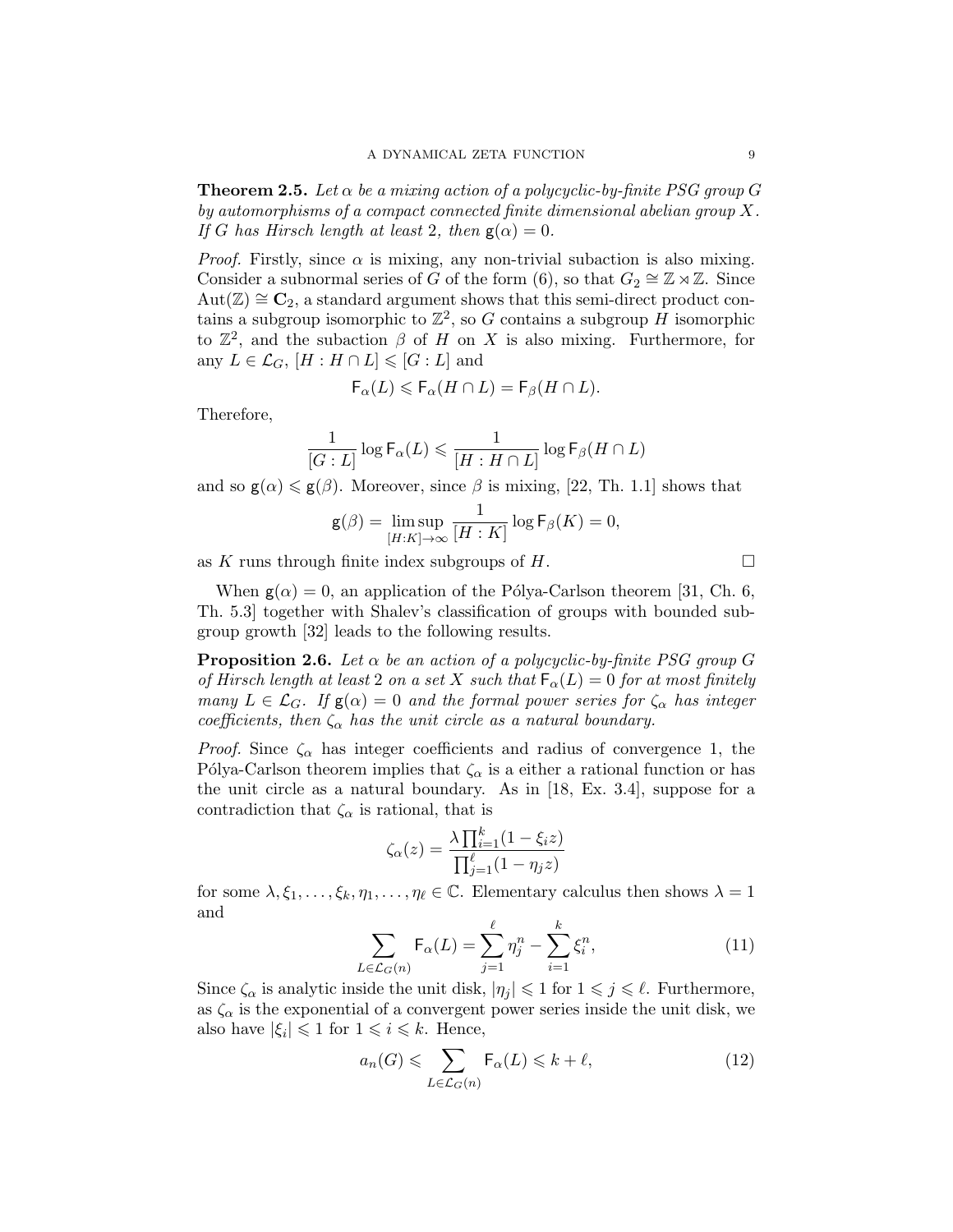where the first inequality holds for all but finitely many  $n$  by hypothesis, and the second inequality holds for all  $n$ , by (11). However, Shalev [32, Th. 1.2 has shown that  $a_n(G) = O(n)$  if and only if G is virtually cyclic. In particular, since G has Hirsch length at least 2 by hypothesis, the bounded subgroup growth purported by  $(12)$  contradicts Shalev's theorem.

Corollary 2.7. Let  $\alpha$  be a mixing action of a polycyclic-by-finite PSG group G of Hirsch length at least 2 by automorphisms of a compact connected finite dimensional abelian group X. If the formal power series for  $\zeta_{\alpha}$ has integer coefficients, then  $\zeta_{\alpha}$  has the unit circle as a natural boundary.

*Proof.* This follows from Proposition 2.6 and Theorem 2.5.  $\Box$ 

We return to the appearance of a natural boundary for the dynamical zeta function for full shifts in Section 4. A more detailed investigation of dynamical systems for which the zeta function has a natural boundary is beyond the scope of this article, even for actions generated by automorphisms of compact abelian groups. See [18] and [25] for some of the more subtle issues involved in the case  $G = \mathbb{Z}^d$ , with  $d \geq 2$ . In this setting, Lind conjectures [18, Conj. 7.1] that  $\zeta_{\alpha}$  is meromorphic for  $|z| < \exp(-\overline{\mathsf{g}}(\alpha)),$ where  $\bar{g}(\alpha)$  is the limit obtained in (9) by replacing [L] with

$$
\min\{||\mathbf{n}||: \mathbf{n} \in L \setminus \{\mathbf{0}\}\}.
$$

Lind also conjectures that the circle  $|z| = \exp(-\overline{\mathbf{g}}(\alpha))$  is a natural boundary for the function. Although some progress is made in addressing Lind's conjecture in [22] and [25], this remains open in the general context of  $\mathbb{Z}^d$ -actions by automorphisms of compact abelian groups.

To conclude this section, we consider the dynamical zeta function's utility for counting finite orbits. For an action  $\alpha$  of a finitely generated group  $G$ , denote the number of orbits of  $\alpha$  of cardinality at most N by  $\pi_{\alpha}(N)$ .

**Proposition 2.8.** Let G be a finitely generated group and let  $\alpha$  be a G-action on a set X such that for all  $L \in \mathcal{L}_G$ ,  $\mathsf{F}_{\alpha}(L) < \infty$ . Then

$$
\pi_{\alpha}(N) = \sum_{[L] \leq N} \frac{1}{[L]} \sum_{K \geq L} \mu(K, L) \mathsf{F}_{\alpha}(K).
$$

*Proof.* First note that  $x \in X$  lies in orbit of length n if and only if  $\text{Stab}(x) \in$  $\mathcal{L}_G(n)$ . For any  $L \in \mathcal{L}_G(n)$  and for any orbit of the action of  $\alpha$  on X that contains a point with stabilizer  $L$ , the stabilizers of all the other elements in this orbit are of the form  $gLg^{-1}$ , for some  $g \in G$ , by Lemma 2.1(iii). There are  $[N_G(L)]$  such stabilizers, all of index n, as this is the length of the orbit  $\Omega$  of L under the action of G on  $\mathcal{L}_G(n)$  given by conjugation. Furthermore,  $O_{\alpha}(L)$  gives the number of orbits in X with a stabilizer in  $\Omega$ , for any choice of  $L \in \Omega$ . Letting  $\Omega$  run over all orbits in  $\mathcal{L}_G(n)$ , we may express the number of orbits of length n for the action  $\alpha$  as

$$
\sum_{\Omega} \frac{1}{|\Omega|} \sum_{L \in \Omega} \mathsf{O}_{\alpha}(L) = \sum_{\Omega} \sum_{L \in \Omega} \frac{\mathsf{O}_{\alpha}(L)}{[N_G(L)]} = \sum_{L \in \mathcal{L}_G(n)} \frac{\mathsf{O}_{\alpha}(L)}{[N_G(L)]}
$$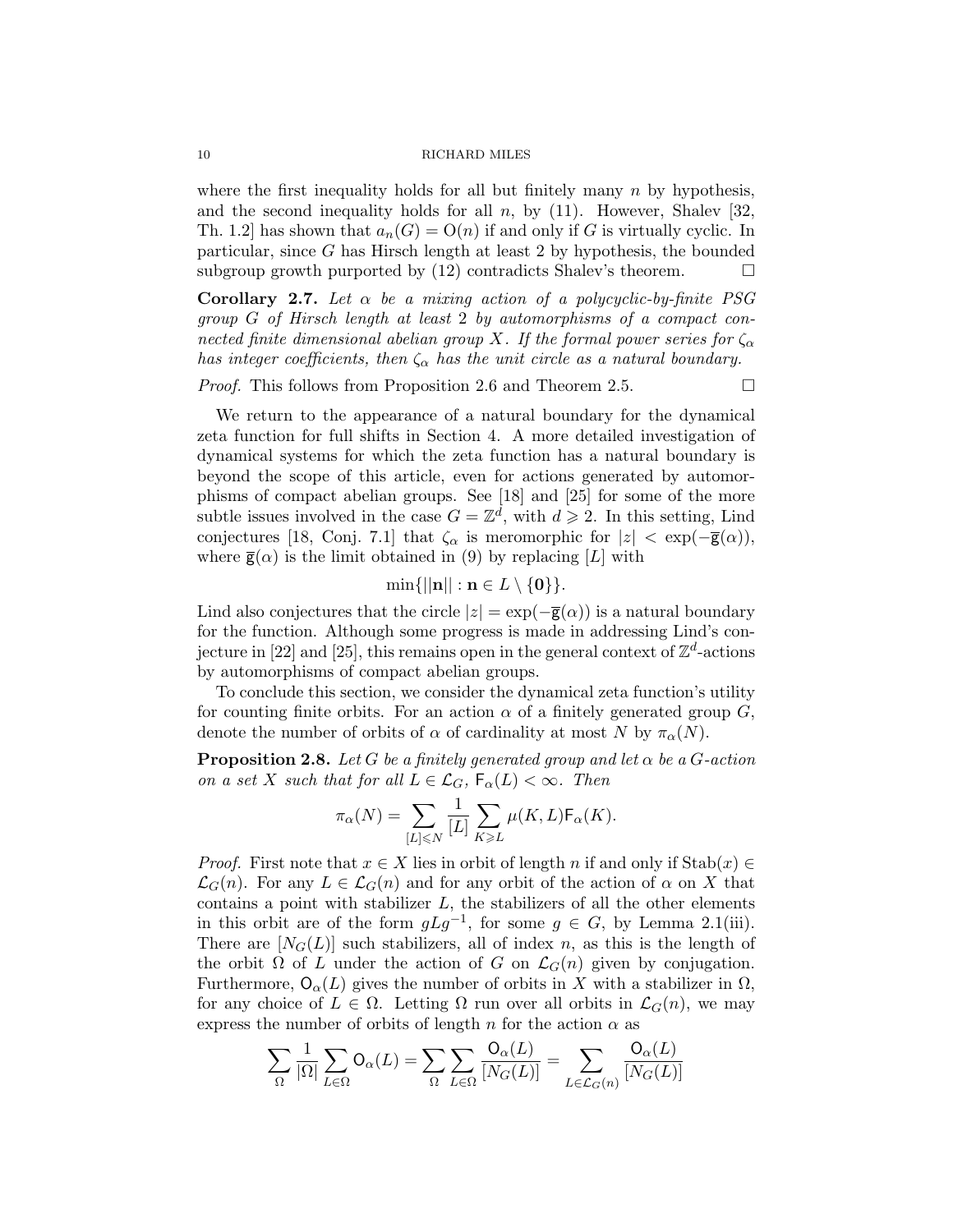which, by Lemma 2.3, is equal to

$$
\sum_{L \in \mathcal{L}_G(n)} \frac{1}{[L]} \sum_{K \geq L} \mu(L, K) \mathsf{F}_{\alpha}(K).
$$

The formula for  $\pi_{\alpha}(N)$  now follows.

Following [19], write  $s_G(N) = \sum_{n \le N} a_G(n)$ . Define

$$
f_{\alpha}(N) = \sup_{[L] \leq N} \mathsf{F}_{\alpha}(L) \text{ and } m_G(N) = \sup_{[L] \leq N, K > L} \frac{|\mu(L, K)|}{[L]}.
$$

As a consequence of the orbit counting formula provided by Proposition 2.8, the following link between  $\pi_{\alpha}(N)$  and the coefficients of log  $\zeta_{\alpha}$  is available if the quantity  $f_{\alpha}(N/2)/f_{\alpha}(N)$  decays sufficiently rapidly.

**Corollary 2.9.** Let G be a finitely generated group and let  $\alpha$  be a G-action on a set X such that for all  $L \in \mathcal{L}_G$ ,  $\mathsf{F}_{\alpha}(L) < \infty$  and

$$
f_{\alpha}(N/2)m_G(N)s_G(N)N = o(f_{\alpha}(N)).
$$
\n(13)

Then

$$
\pi_{\alpha}(N) \sim \sum_{[L] \leq N} \frac{\mathsf{F}_{\alpha}(L)}{[L]}.
$$

Proof. By Proposition 2.8

$$
\pi_{\alpha}(N) = \sum_{[L] \leq N} \frac{\mathsf{F}_{\alpha}(L)}{[L]} + \underbrace{\sum_{[L] \leq N} \frac{1}{[L]} \sum_{K > L} \mu(K, L) \mathsf{F}_{\alpha}(K)}_{E(N)}.
$$

For any  $L \in \mathcal{L}_G$  with  $[L] \leq N$ , any proper supergroup  $K > L$  satisfies  $[K] \leq N/2$ , so

$$
\frac{E(N)}{\sum_{[L]\leq N} \mathsf{F}_{\alpha}(L)/[L]} \leq \frac{N}{f_{\alpha}(N)} f_{\alpha}(N/2) m_G(N) s_G(N)
$$

and the required result follows.

Corollary 2.9 is somewhat crude, and can be improved for more precise orbit growth estimates, but it is intended to illustrate and generalize a key idea that has featured in earlier studies of orbit growth, for example, in [24] and [23]. For many dynamical systems of natural interest, such as the full shifts considered in Section 4,  $f_{\alpha}(N/2)/f_{\alpha}(N)$  decays exponentially, whilst the other terms in (13), that depend only on G rather than on  $\alpha$ , grow subexponentially. For example, if G is a PSG group, then  $s_G(N)$ grows at most polynomially and, if G is nilpotent, the results of Kratzer and Thévenaz  $[15]$ , together with an application of Crapo's closure theorem  $[8]$ , show that  $m_G(N)$  is subexponential in N. Notably, these observations together with Corollary 2.9 give an explicit realization of the methods of [24] in terms of the dynamical zeta function developed here.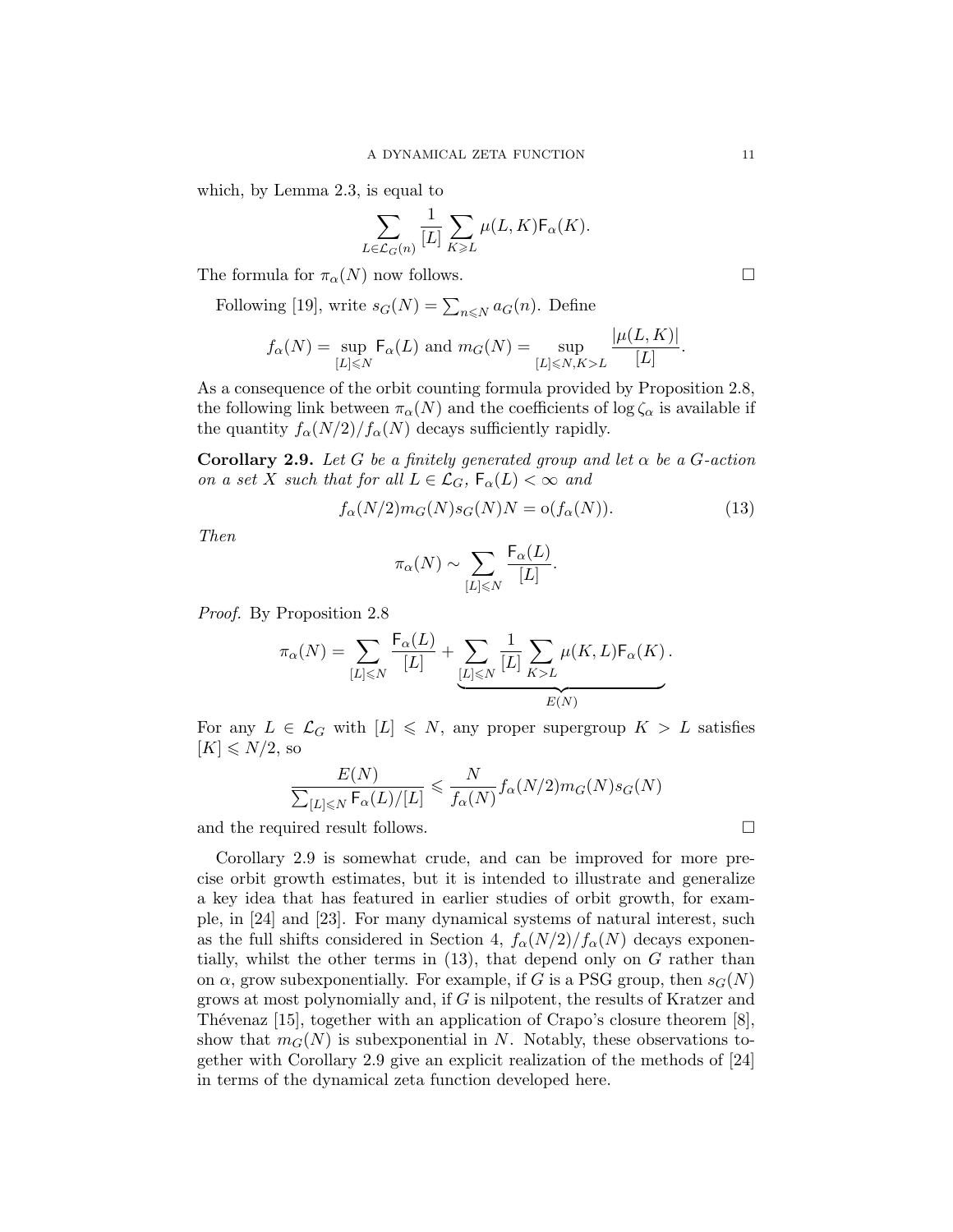Note that in the classical case of a Z-action,  $s_{\mathbb{Z}}(N) = N$  and  $|\mu(\cdot)| \leq 1$ , so if such an action is generated by an expansive homeomorphism of a compact metric space, then (13) is satisfied due to the key estimate of Bowen (10), and Corollary 2.9 again applies.

**Example 2.10.** Consider the group  $\mathbb{Z}\times(\mathbb{Z}/p\mathbb{Z})$ , where p is a rational prime. We have the following straightforward description of  $\mathcal{L}_{\mathbb{Z}\times(\mathbb{Z}/p\mathbb{Z})}$ . If  $p \nmid n$ , then there is precisely one subgroup of index  $n$ , namely

$$
L(n,0) = \langle (n,0), (0,1) \rangle
$$

and if  $p \mid n$ , then there are p subgroups of index n of the form

$$
L(n,k) = \langle (n,0), (kn/p,1) \rangle,
$$

where  $0 \leq k \leq p-1$ , plus one further subgroup  $L(n) = \langle (n/p, 0) \rangle$  of index n.

Now consider the particular case of an action of  $G = \mathbb{Z} \times (\mathbb{Z}/3\mathbb{Z})$ . The matrices

$$
A = \begin{pmatrix} 1 & 2 & 1 & 0 \\ -2 & 3 & 0 & 1 \\ 1 & 0 & 0 & 0 \\ 0 & 1 & 0 & 0 \end{pmatrix} \text{ and } B = \begin{pmatrix} 0 & -1 & 0 & 0 \\ 1 & -1 & 0 & 0 \\ 0 & 0 & 0 & -1 \\ 0 & 0 & 1 & -1 \end{pmatrix}
$$

satisfy  $AB = BA$  and  $B^3 = I_4$ , and together generate a G-action  $\alpha$  by automorphisms of the torus  $\mathbb{T}^4$ . The matrix A has characteristic polynomial  $x^4 - 4x^3 + 5x^2 + 4x + 1$  with non-real roots  $\omega_1, \overline{\omega}_1, \omega_2, \overline{\omega}_2$ , for which  $|\omega_1| \approx$ 2.764,  $|\omega_2| \approx 0.362$  and  $\omega_1 \omega_2 = -1$ .

The set of fixed points  $Fix_{\alpha}(B) = \{(\frac{j}{3})\}$  $\frac{j}{3}, \frac{-j}{3}$  $\frac{-j}{3},\frac{k}{3}$  $\frac{k}{3}, \frac{-k}{3}$  $(\frac{-k}{3})^{\mathsf{T}}$  :  $j, k = 0, 1, 2$  is a closed A-invariant subgroup of  $\mathbb{T}^4$ . Since  $\text{Fix}_{\alpha}(L(n,0)) \leq \text{Fix}_{\alpha}(B)$  for all  $n \geq 1$ , a standard computation shows

$$
\mathsf{F}_{\alpha}(L(n,0)) = \left\{ \begin{array}{ll} 9 & \text{if } 8 \mid n, \\ 1 & \text{if } 8 \nmid n. \end{array} \right. \tag{14}
$$

So, if  $3 \nmid n$ , then the number of periodic points for the sole subgroup  $L(n, 0)$ in  $\mathcal{L}_G(n)$  is bounded. On the other hand, if  $3 \mid n$ , in addition to the subgroup  $L(n, 0) \in \mathcal{L}_G(n)$  for which  $F_\alpha(L(n, 0)) \in \{1, 9\}$ , the 3 subgroups  $L(n), L(n, 1), L(n, 2) \in \mathcal{L}_G(n)$  have exponentially growing sets of periodic points, which are also closed finite subgroups of  $\mathbb{T}^4$ . As is standard for compact abelian group automorphisms, groups of periodic points can be calculated using the intersection of kernels of homomorphisms. Upon writing  $j = n/3$ , we see  $F_{\alpha}(L(n))$  is given by

$$
|\ker(A^{j} - I_4)| = |\det(A^{j} - I_4)|
$$
  
=  $|\omega_1^{j} - 1||\overline{\omega}_1^{j} - 1||\omega_2^{j} - 1||\overline{\omega}_2^{j} - 1|.$ 

Furthermore,  $F_{\alpha}(L(n, 2))$  is given by

$$
|\ker(A^n - I_4) \cap \ker(A^j B^2 - I_4)| = |\ker(A^n - I_4) \cap \ker(A^j - B)| \qquad (15)
$$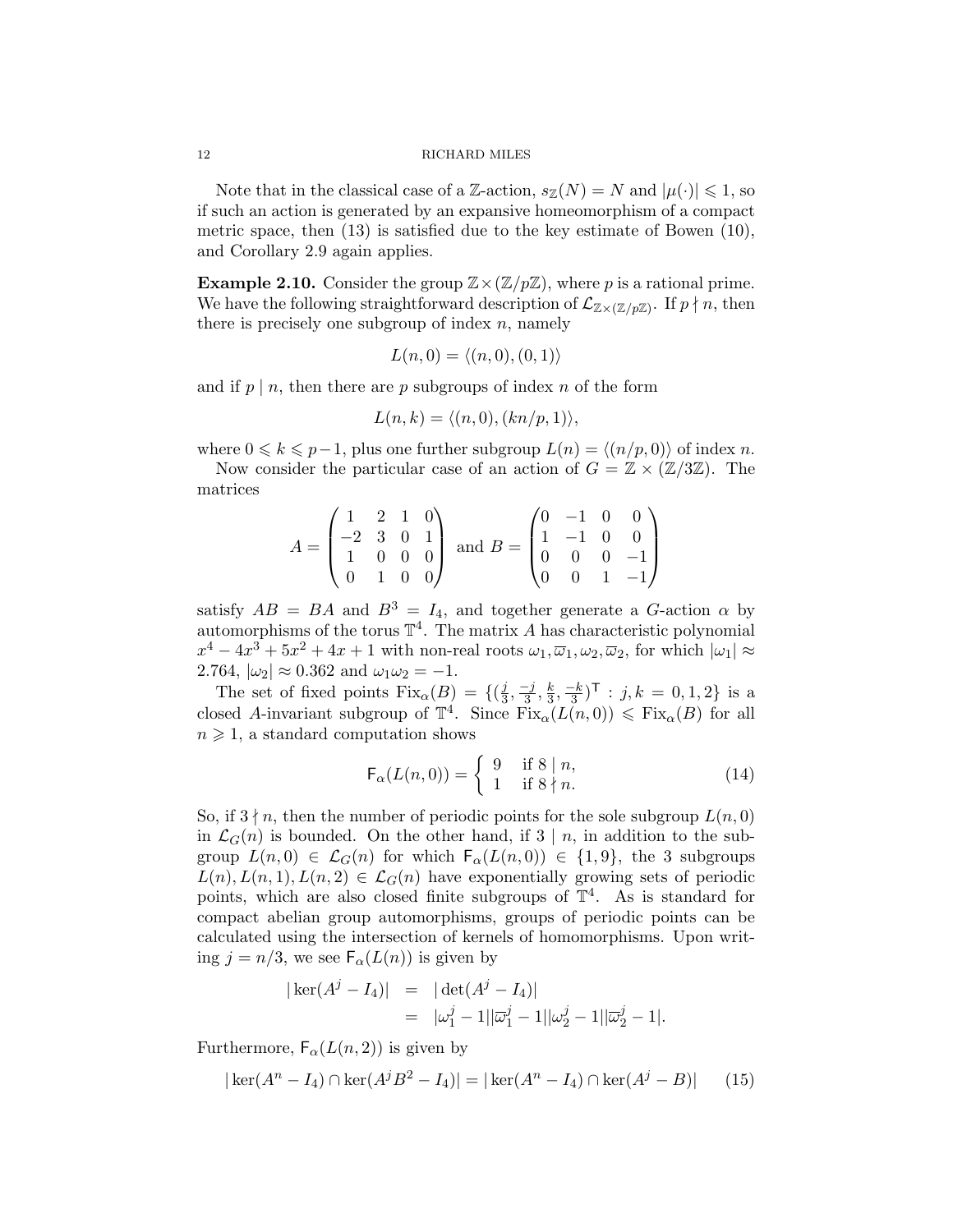and since  $A^{n} - I_4 = (A^{j} - B)(A^{2j} + BA^{j} + B^{2}), \text{ ker}(A^{n} - I_4) \subset \text{ker}(A^{j} - B).$ Therefore, the right hand side of (15) is

$$
|\det(A^j - B)| = |\omega_1^j - \overline{\delta}||\overline{\omega}_1^j - \delta||\omega_2^j - \overline{\delta}||\overline{\omega}_2^j - \delta|,
$$

where  $\delta = \exp(2\pi i/3)$ . A similar calculation shows  $F_{\alpha}(L(n, 1))$  is given by

$$
|\det(A^j - B^2)| = |\omega_1^j - \delta||\overline{\omega}_1^j - \overline{\delta}||\omega_2^j - \delta||\overline{\omega}_2^j - \overline{\delta}|.
$$

Since  $\omega_1\omega_2 = -1$ , by expanding these products of absolute values, we find that  $F_{\alpha}(L(n)) + F_{\alpha}(L(n, 1)) + F_{\alpha}(L(n, 2))$  is equal to

$$
\sum_{k=1}^{3} |\det(A^{j} - B^{k})| = 3(\lambda_{1}^{j} + \lambda_{2}^{j} + \lambda_{3}^{j} + \lambda_{4}^{j} + 2),
$$
 (16)

.

where  $\lambda_1 = \omega_1 \overline{\omega}_1$ ,  $\lambda_2 = \omega_1 \overline{\omega}_2$ ,  $\lambda_3 = \omega_2 \overline{\omega}_1$  and  $\lambda_4 = \omega_2 \overline{\omega}_2$ . Hence, combining (14) and (16), it follows that there exist constants  $C_1, C_2 > 0$  such that

$$
C_1 \lambda_1^{\lfloor N/3 \rfloor} \leq f_\alpha(N) \leq C_2 \lambda_1^{\lfloor N/3 \rfloor}
$$

By [15, Prop. 2.4], for any given finitely generated abelian group, there is a constant  $C_3 > 0$  such that for any  $K, L \in \mathcal{L}_G$  with  $L \leqslant K$ ,

$$
|\mu(L, K)| = |\mu(K/L, 0)| \leq C_3^{(\log[L])^2},
$$

so  $m_G(N) \leqslant \frac{1}{N} C_3^{(\log N)^2}$  $3^{(\log N)^2}$ . In addition,  $s_G(N) = 3\lfloor N/3 \rfloor + N$ , and so our combined estimates show that (13) is satisfied. Hence, Corollary 2.9 implies that  $\pi_{\alpha}(N) \sim \sum_{[L] \le N} \mathsf{F}_{\alpha}(L)/[L]$ . Thus,

$$
\pi_{\alpha}(N) \sim \sum_{n \leq N} \frac{1}{n} \sum_{L \in \mathcal{L}_G(n)} \mathsf{F}_{\alpha}(L) \sim \sum_{n \leqslant \lfloor N/3 \rfloor} \frac{\lambda_1^n}{n} \sim \frac{\lambda_1^{\lfloor N/3 \rfloor + 1}}{(\lambda_1 - 1) \lfloor N/3 \rfloor}.
$$

With the aid of (14) and (16),  $\zeta_{\alpha}$  may be calculated as follows.

$$
\zeta_{\alpha}(z) = \exp\left(\sum_{8|n} \frac{9}{n} z^n + \sum_{8|n} \frac{1}{n} z^n + \sum_{3|n} \frac{3}{n} \left(2 + \sum_{k=1}^4 \lambda_k^{n/3}\right) z^n\right)
$$

$$
= (1-z)^{-1} (1-z^8)^{-1} (1-z^3)^{-2} \prod_{k=1}^4 (1-\lambda_k z^3)^{-1}.
$$

In particular,  $\zeta_{\alpha}$  is rational.

Remark 2.11. An important development in the history of dynamical zeta functions was the use of Tauberian theorems to derive orbit growth asymptotics, as in the work of Parry and Pollicott [26], [27], for example. This avenue opens when  $\zeta_{\alpha}$  has an analytic continuation beyond the circle of convergence but often, in quite general situations, one can obtain sufficient information concerning periodic point counts to deduce orbit growth estimates via direct methods, aided instead by Corollary 2.9, as in Example 2.10.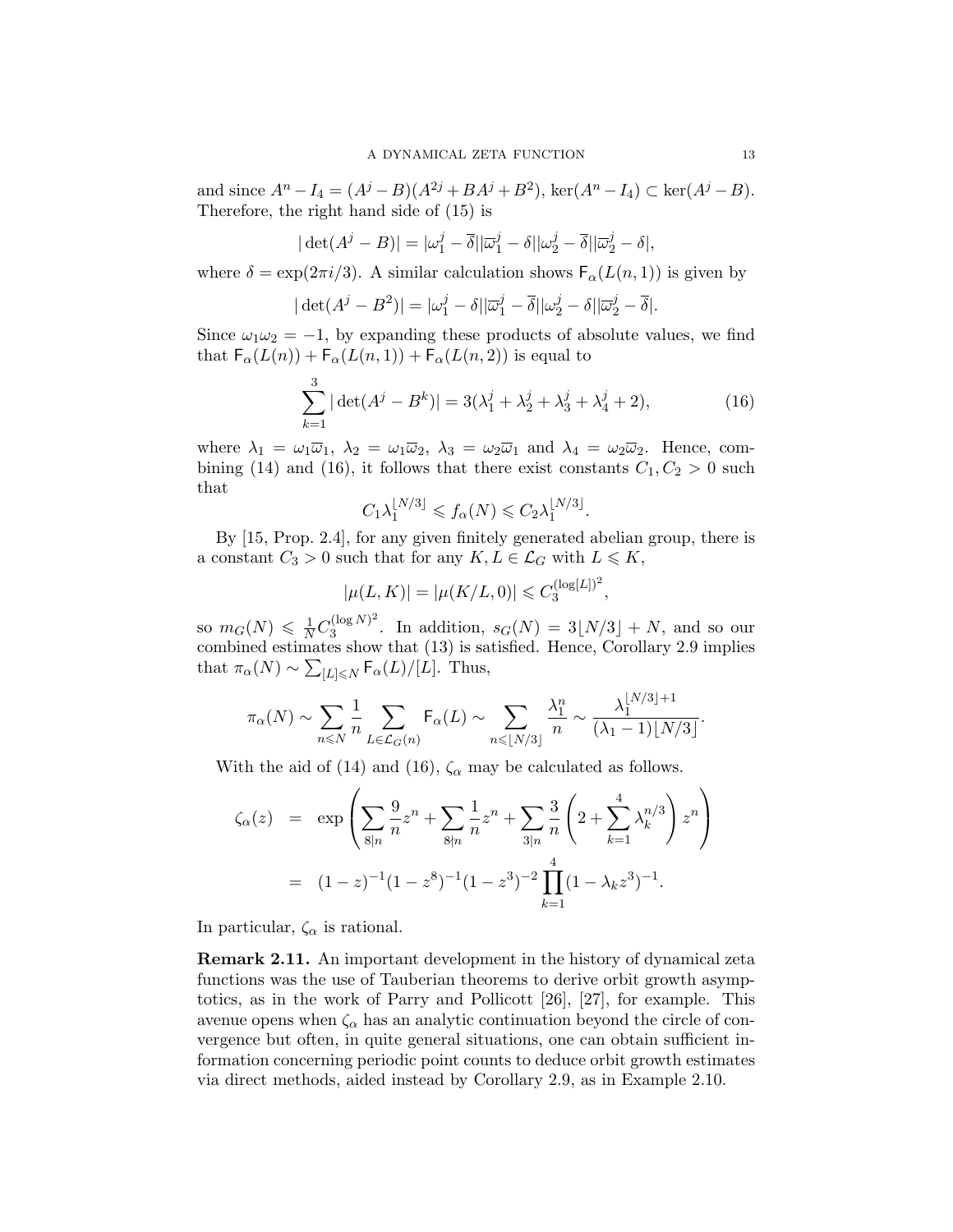# 3. Product formulae

For any finite orbit  $Y \subset X$ , Lemma 2.1(iii) shows that the stabilizers of elements of Y comprise a single orbit in  $\mathcal{O}(\mathcal{L}_G)$ , and since conjugate subgroups are isomorphic, we may choose a representative group  $L(Y) \in \mathcal{L}_G$ for this isomorphism class and uniquely define the *trivial action*  $\tau(Y)$  of  $L(Y)$ on a single point, together with its associated dynamical zeta function  $\zeta_{\tau(Y)}$ , which is clearly invariant under the isomorphism just described. This allows us to express our initial product formula for the dynamical zeta function.

**Lemma 3.1.** Let G be a finitely generated group and let  $\alpha$  be a G-action on a set X such that for all  $L \in \mathcal{L}_G$ ,  $\mathsf{F}_{\alpha}(L) < \infty$ . Then

$$
\zeta_{\alpha}(z) = \prod_{Y} \zeta_{\tau(Y)}(z^{|Y|}),
$$

where  $Y$  runs over all finite orbits in  $X$ .

*Proof.* Let  $Y$  denote the set of finite orbits in X and for each  $L \in \mathcal{L}_G$ , let  $F_{\alpha}(Y, L) = |Y \cap Fix_{\alpha}(L)|$ . Let  $\Omega(Y) \in \mathcal{O}(\mathcal{L}_G)$  comprise the set of stabilizers of elements of  $Y$ , so that by Lemma 2.1(i) and  $(7)$ 

$$
\mathsf{F}_{\alpha}(Y, L) = \frac{|Y|}{|\Omega(Y)|} \sum_{K \in \Omega(Y)} \chi(L, K)
$$

where  $\chi(L, K) = 1$  if  $L \leq K$  and  $\chi(L, K) = 0$  otherwise. Therefore,

$$
\zeta_{\alpha}(z) = \exp \sum_{L \in \mathcal{L}_G} \sum_{Y \in \mathcal{Y}} \frac{F_{\alpha}(Y, L)}{[L]} z^{[L]}
$$
  
\n
$$
= \prod_{Y \in \mathcal{Y}} \exp \sum_{L \in \mathcal{L}_G} \frac{F_{\alpha}(Y, L)}{[L]} z^{[L]}
$$
  
\n
$$
= \prod_{Y \in \mathcal{Y}} \exp \frac{|Y|}{|\Omega(Y)|} \sum_{L \in \mathcal{L}_G} \sum_{K \in \Omega(Y)} \frac{\chi(L, K)}{[L]} z^{[L]}.
$$

Reversing the order of summation over  $L$  and  $K$  gives

$$
\zeta_{\alpha}(z) = \prod_{Y \in \mathcal{Y}} \exp \frac{|Y|}{|\Omega(Y)|} \sum_{K \in \Omega(Y)} \sum_{L \in \mathcal{L}_K} \frac{1}{[L]} z^{[L]}.
$$

Furthermore, since all  $K \in \Omega(Y)$  satisfy  $[K] = |Y|$ , it follows that

$$
\zeta_{\alpha}(z) = \prod_{Y \in \mathcal{Y}} \exp \frac{1}{|\Omega(Y)|} \sum_{K \in \Omega(Y)} \sum_{L \in \mathcal{L}_K} \frac{[K]}{[L]} z^{[L]}
$$
  
\n
$$
= \prod_{Y \in \mathcal{Y}} \exp \sum_{K \in \Omega(Y)} \frac{1}{|\Omega(Y)|} \sum_{L \in \mathcal{L}_K} \frac{1}{[K:L]} (z^{[K]})^{[K:L]}
$$
  
\n
$$
= \prod_{Y \in \mathcal{Y}} \sum_{K \in \Omega(Y)} \frac{1}{|\Omega(Y)|} \zeta_{\tau(Y)} (z^{[Y]}).
$$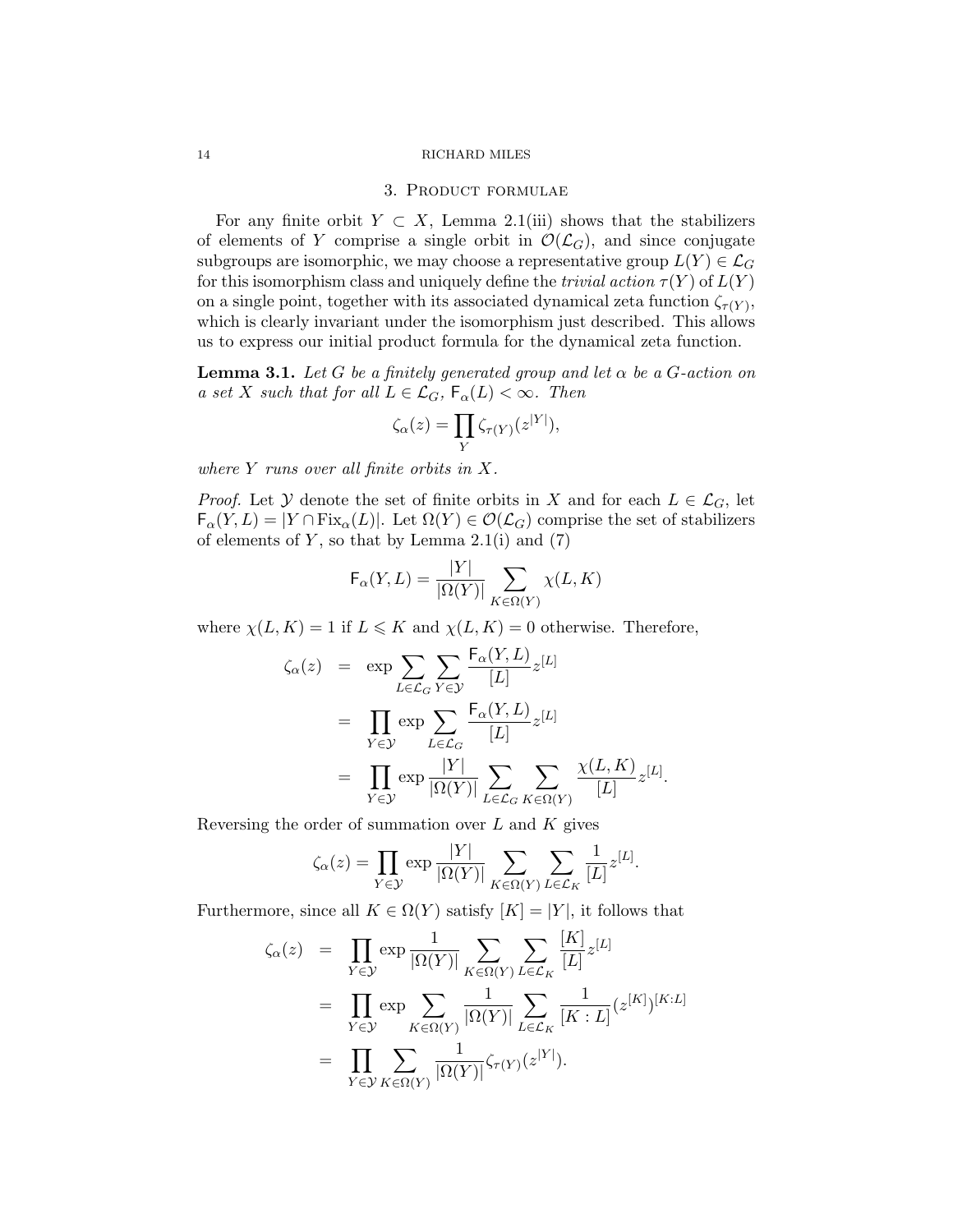The required result follows by factoring  $\zeta_{\tau(Y)}(z^{|Y|})$  out from the sum.  $\Box$ 

By now employing the Dirichlet series  $\Delta_L$ , defined for each subgroup  $L \in \mathcal{L}_G$  by (3), we are able to prove Theorem 1.1.

*Proof of Theorem 1.1.* First consider the case where  $\tau$  is the trivial action of a group  $L \in \mathcal{L}_G$  on a singleton Y. By the definition of  $\Delta_L$ , we have  $\zeta_L(z) = \zeta(z)\Delta_L(z-1)$  and Dirichlet convolution gives

$$
a_L(n) = \sum_{d|n} d \cdot b_L(d). \tag{17}
$$

Furthermore, since  $F_\tau(L) = 1$  for all  $L \in \mathcal{L}_G$ , using elementary operations on formal power series, we obtain the functional equation,

$$
z\frac{\zeta_{\tau}'(z)}{\zeta_{\tau}(z)} = \sum_{n\geqslant 1} a_L(n) z^n.
$$

Hence, (17) together with a standard application of Lambert series gives

$$
z\frac{\zeta_{\tau}'(z)}{\zeta_{\tau}(z)}=\sum_{n\geqslant 1}\sum_{d|n}d\cdot b_L(d)z^n=\sum_{n\geqslant 1}n\cdot b_L(n)\frac{z^n}{1-z^n}.
$$

Dividing by z and solving the resulting differential equation, we obtain

$$
\log \zeta_{\tau}(z) = -\sum_{n\geqslant 1} b_L(n) \log(1-z^n).
$$

Thus,

$$
\zeta_{\tau}(z) = \prod_{n \geq 1} (1 - z^n)^{-b_L(n)}.
$$
\n(18)

In the general case, where  $\alpha$  is a G-action on a set X such that  $\mathsf{F}_{\alpha}(L) < \infty$ , for all  $L \in \mathcal{L}_G$ , the required product formula (5) now follows from (18) and Lemma 3.1.

To see that the formal power series for  $\zeta_{\alpha}$  has integer coefficients when  $\Delta_L$ has integer coefficients for all  $L \in \mathcal{L}_G$ , we simply need to expand the product (5) in terms of geometric series, as Lemma 2.3 shows there can be only finitely many orbits of a given cardinality.  $\Box$ 

Remark 3.2. For an action generated by a single invertible transformation, the acting group is  $G = \mathbb{Z}$  and all subgroups in  $\mathcal{L}_G$  are isomorphic to  $\mathbb{Z}$ . So, for all finite orbits  $Y, \Delta_{L(Y)}(z) = \frac{\zeta_{\mathbb{Z}}(z+1)}{\zeta(z+1)} = 1$ , and so  $b_{L(Y)}(1) = 1$ and  $b_{L(Y)}(n) = 0$ , for all  $n \geqslant 2$ . Consequently, Theorem 1.1 gives the familiar product formula (4) in the case  $G = \mathbb{Z}$ .

Examples of the following type have been considered in [13] and [23]. Such examples show that integrality of the coefficients in the formal power series expansion for  $\zeta_{\alpha}$  cannot be expected in general. We also see how the principal product formula given in [13] may be deduced from Lemma 3.1, by setting  $G = \mathbf{D}_{\infty}$ .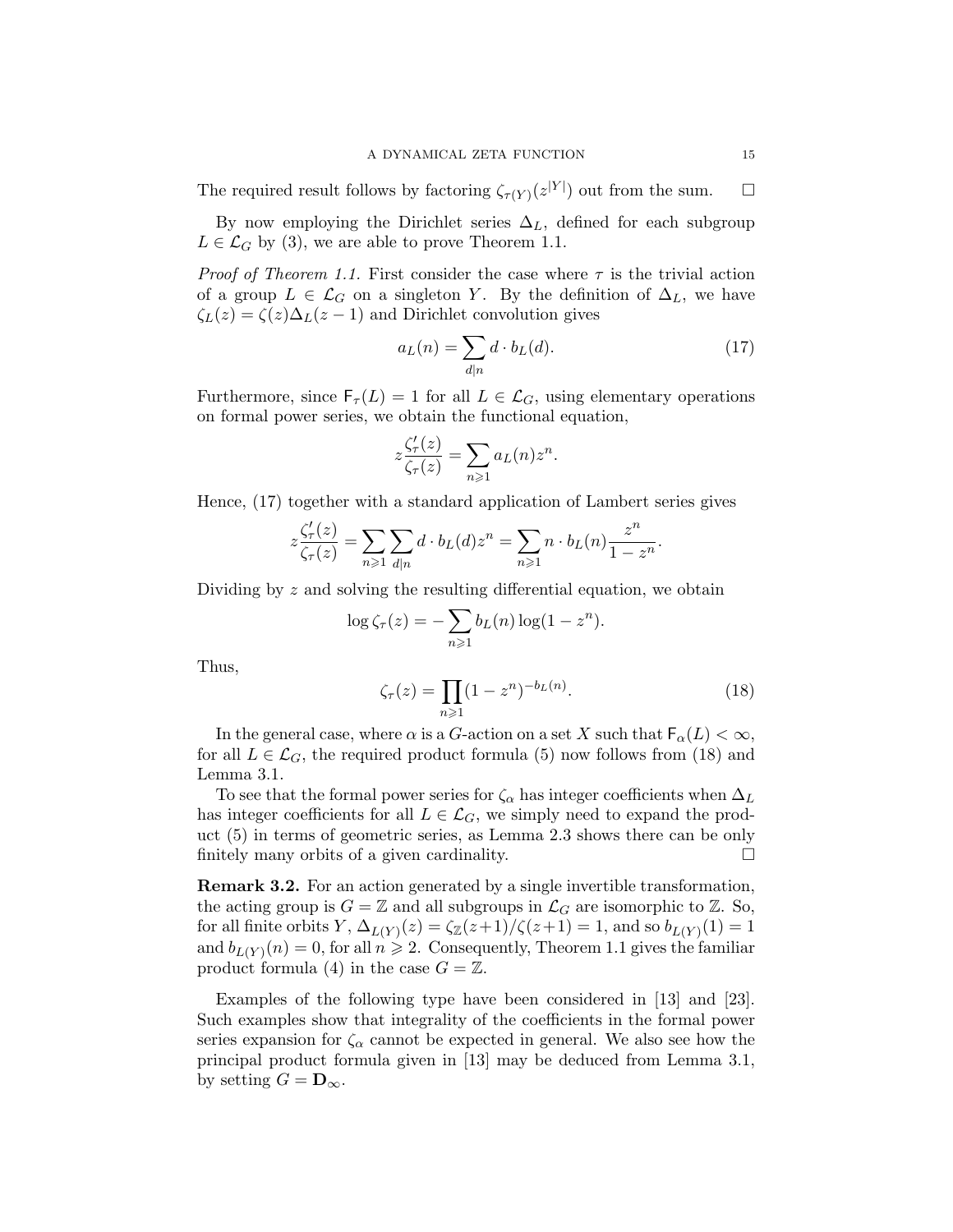**Example 3.3.** The subgroups of the infinite dihedral group  $D_{\infty}$  are described in Example 2.2. This description gives  $\zeta_{\mathbf{D}_{\infty}}(z) = 2^{-z}\zeta(z) + \zeta(z-1)$ and  $\Delta_{\mathbf{D}_{\infty}}(z) = 2^{-1-z} + \zeta(z)/\zeta(z+1)$ , which does not have integer coefficients. In principle, the rational exponents in Theorem 1.1 may be calculated using  $\Delta_{\mathbf{D}_{\infty}}$ . However, for this example we appeal to Lemma 3.1 directly.

Suppose  $\alpha$  is an action of  $\mathbf{D}_{\infty}$  on a set X such that that  $\mathsf{F}_{\alpha}(L) < \infty$  for all  $L \in \mathcal{L}_{\mathbf{D}_{\infty}}$ . There are just two isomorphism classes in  $\mathcal{L}_{\mathbf{D}_{\infty}}$  corresponding to  $\mathbf{D}_{\infty}$  and  $\mathbb{Z}$  and these partition the orbits of  $\alpha$  into two sets  $\mathcal{Y}_{\mathbf{D}_{\infty}}$  and  $\mathcal{Y}_{\mathbb{Z}}$ respectively, depending on the isomorphism class of the stabilizers of the elements in the orbit. Therefore, upon calculating the individual dynamical zeta functions for the trivial actions of  $\mathbf{D}_{\infty}$  and  $\mathbb{Z}$  on a point, Lemma 3.1 gives

$$
\zeta_{\alpha}(z) = \left(\prod_{Y \in \mathcal{Y}_{\mathbf{D}_{\infty}}} \frac{1}{\sqrt{1-z^{2|Y|}}}\exp \frac{z^{|Y|}}{1-z^{|Y|}}\right)\left(\prod_{Y \in \mathcal{Y}_{\mathbb{Z}}} \frac{1}{1-z^{|Y|}}\right),\,
$$

precisely as in [13].

Notice that the trivial action  $\tau(\mathbf{D}_{\infty})$  of the infinite dihedral group on a point has dynamical zeta function

$$
\zeta_{\tau(\mathbf{D}_{\infty})}(z) = \exp\sum_{n\geqslant 1} \frac{a_{\mathbf{D}_{\infty}}(n)}{n} z^n = \frac{1}{\sqrt{1-z^2}} \exp\frac{z}{1-z},\tag{19}
$$

which can be written explicitly as the power series

$$
1 + z + 2z2 + \frac{8}{3}z3 + \frac{25}{6}z4 + \frac{169}{30}z5 + \frac{361}{45}z6 + \frac{3364}{315}z7 + \dots
$$

# Remarks 3.4.

(i) More generally, orbits may be partitioned similarly to the example above, giving an alternative formulation of the product formula in Lemma 3.1. That is, if  $S(\alpha) \subset \mathcal{L}_G$  is a set of representatives for the isomorphism classes of stabilizers in  $\mathcal{L}_G$  and if for each  $L \in \mathcal{S}(\alpha)$ ,  $\mathcal{Y}_L$ denotes the set of orbits with stabilizers isomorphic to  $L$ , then

$$
\zeta_{\alpha}(z) = \prod_{L \in \mathcal{S}(\alpha), Y \in \mathcal{Y}_L} \zeta_{\tau(L)}(z^{|Y|}),\tag{20}
$$

where  $\zeta_{\tau(L)}$  denotes the trivial action of L on a point.

(ii) The problem of determining if the Dirichlet series  $\Delta_L$  has integer coefficients for all  $L \in \mathcal{L}_G$  appears to be highly non-trivial in general. On the surface, it requires explicit knowledge of the isomorphism classes in  $\mathcal{L}_G$ , although it seems to be a property enjoyed by particular classes of groups. For instance, as a result of the explicit formulae available for  $\zeta_G$ , for each nilpotent group G considered in Section 4,  $\Delta_G$  is seen to have integer coefficients. If this is the case for all nilpotent groups, then Theorem 1.1 would show that the formal power series for  $\zeta_{\alpha}$  has integer coefficients for any action  $\alpha$  of a nilpotent group, as every subgroup of a nilpotent group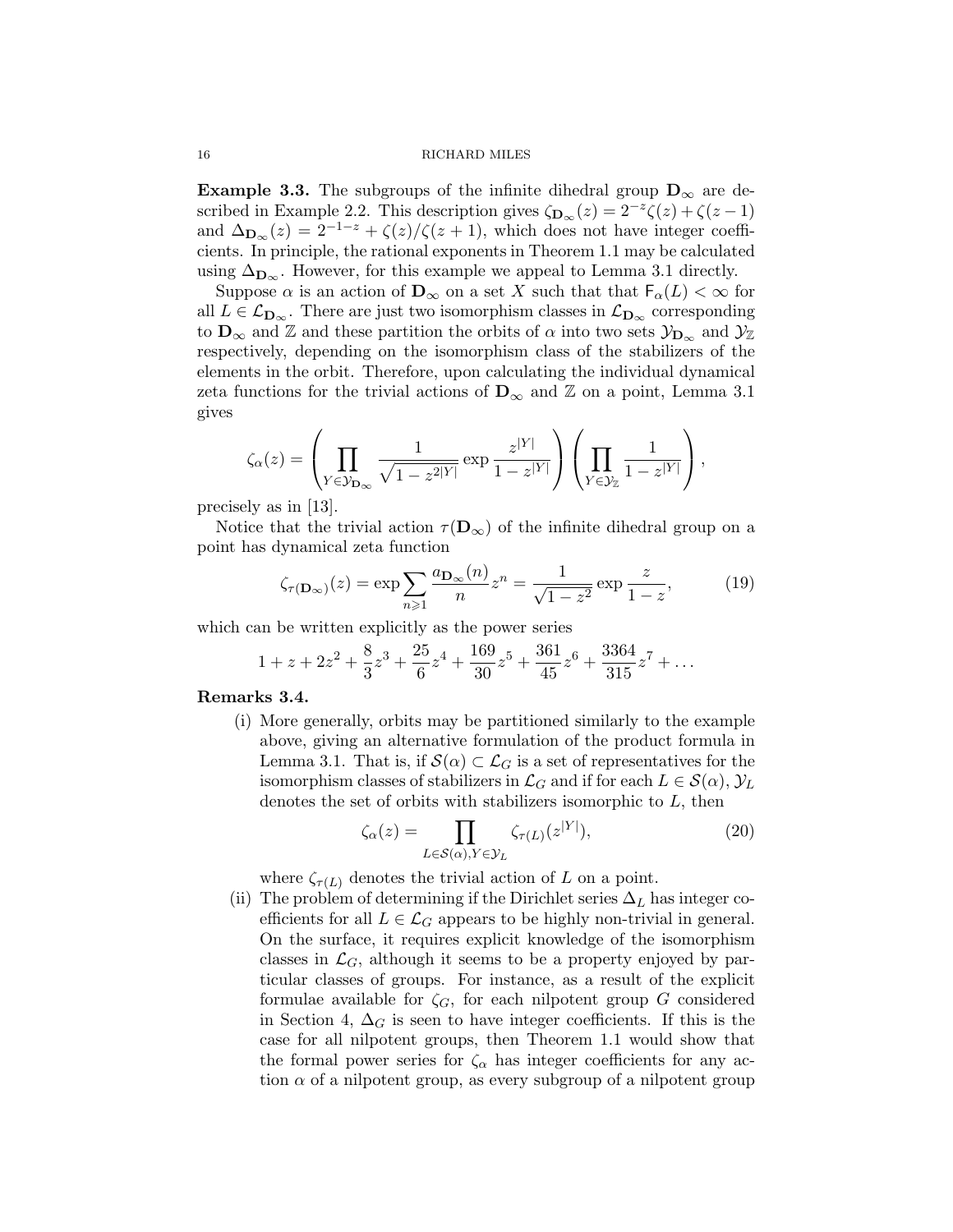is nilpotent. This issue is discussed further in Section 5. Note that the subsequent examples involving planar symmetry groups show that  $\Delta_G$  may have integer coefficients for non-nilpotent G.

# 4. Full shifts and related examples

Let G be a finitely generated group, let  $A$  be a finite alphabet of cardinality A, and let  $X = \mathcal{A}^G$ . The full shift action  $\sigma(G)$  of G on X is defined as follows. For each  $x = (x_q)$  and each  $h \in G$ , let  $(hx)_q = x_{hq}$ . The full shift  $\sigma(G)$  on  $\mathcal{A}^G$  is an expansive action with respect to any metric compatible with the product topology on  $\mathcal{A}^G$ . Furthermore, for each  $L \in \mathcal{L}_G$ , we have

$$
\mathsf{F}_{\sigma(G)}(L) = A^{[L]}.
$$

To see this, choose a set of right coset representatives  $K$  for the subgroup  $L$ . Each  $g \in G$  can be written uniquely in the form  $\ell k$ , where  $\ell \in L$  and  $k \in K$ , and  $x \in \text{Fix}_{\sigma(G)}(L)$  if and only if for all  $h, \ell \in L$  and all  $k \in K$ ,  $x_{h\ell k} = x_{\ell k}$ , that is, if and only if for all  $h \in L$  and all  $k \in K$ ,  $x_{hk} = x_k$ . So, the points of  $\operatorname{Fix}_{\sigma(G)}(L)$  are determined by the  $A^{|K|} = A^{[L]}$  free choices for the coordinates  $x_k, k \in K$ . Thus, if  $\tau(G)$  denotes the trivial action of G on a point, then using the same method as in the proof of Theorem 1.1, we obtain the following refinement for full shifts.

**Theorem 4.1.** Let G be a finitely generated group and let  $\sigma(G)$  be the full shift of G on  $\mathcal{A}^G$ , where A is a finite alphabet. Then

$$
\zeta_{\sigma(G)}(z) = \zeta_{\tau(G)}(Az) = \prod_{n \geq 1} (1 - A^n z^n)^{-b_G(n)},
$$

where  $A = |\mathcal{A}|$  and the exponents  $b_G(n) \in \mathbb{Q}$ ,  $n \geq 1$ , are the coefficients of the Dirichlet series  $\Delta_G(z)$  given by (3). Hence, the formal power series for  $\zeta_{\sigma(G)}(z)$  has integer coefficients provided that the Dirichlet series  $\Delta_G$  has integer coefficients.

In conjunction with Proposition 2.6, we thus obtain the proof of Theorem 1.2.

*Proof of Theorem 1.2.* Assuming that  $\Delta_G$  has integer coefficients, the product formula of Theorem 4.1 shows that the formal power series for  $\zeta_{\sigma(G)}$ has integer coefficients, as a consequence of the formal power series for  $\zeta_{\tau(G)}$ having integer coefficients. In particular, Proposition 2.6 implies that  $\zeta_{\tau(G)}$ has the unit circle as a natural boundary, since  $g(\tau(G)) = 0$ . Moreover, since  $\zeta_{\sigma(G)}(z) = \zeta_{\tau(G)}(Az)$ , it follows that the circle  $|z| = A^{-1}$  is a natural boundary for  $\zeta_{\sigma(G)}$ . .

Table 2 gives some examples where the formulae available for  $\zeta_G$  (see [19, Ch. 15] and [9, Sec. 4]) can be used in combination with Theorem 4.1 to find explicit formulae for  $\zeta_{\sigma(G)}$ . These examples are of particular interest because  $\Delta_G$  has integer coefficients in all cases, and hence so too does the formal power series for  $\zeta_{\sigma(G)}$ . Here, **H** denotes the discrete Heisenberg group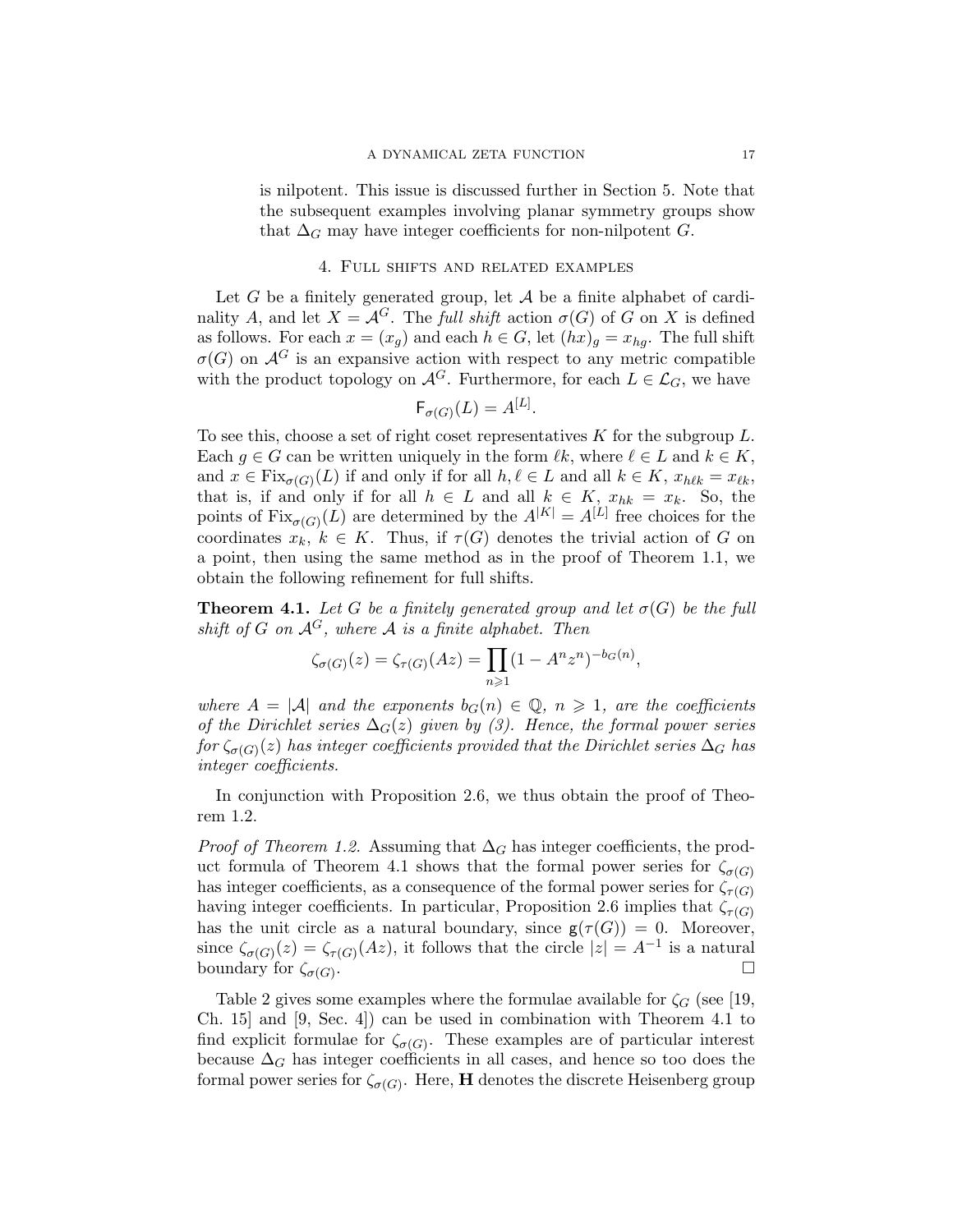and we have used the Hermann–Mauguin notation pg, pm and cm for the examples of planar symmetry groups, which are finite extensions of  $\mathbb{Z}^2$ . Theorem 1.2 applies to all the examples in Table 2, with the obvious exception of  $G=\mathbb{Z}$ .

> TABLE 2. Examples of groups for which  $\Delta_G$  and the formal power series for  $\zeta_{\sigma(G)}(z)$  have integer coefficients.

| Presentation                                                            | $\Delta_G(z)$                                                                                                                        |
|-------------------------------------------------------------------------|--------------------------------------------------------------------------------------------------------------------------------------|
| $\langle a \rangle$                                                     |                                                                                                                                      |
| $\langle a_1, \ldots, a_d : [a_j, a_k] = 1, 1 \leq j, k \leq d \rangle$ | $\prod_{k=0}^{d-2} \zeta(z-k)$                                                                                                       |
|                                                                         | $\zeta(z)$                                                                                                                           |
|                                                                         | $(1+2^{-z+1})\zeta(z)$                                                                                                               |
| $(a, b, c : [a, b] = c^2 = 1, bc = cb^{-1}, ac = cab)$                  | $(1+4^{-z})\zeta(z)$                                                                                                                 |
| $\langle a, b, c : [a, b] = c, [a, c] = [b, c] = 1 \rangle$             | $\zeta(z)\zeta(2z)\zeta(2z-1)$<br>(3z)                                                                                               |
|                                                                         | $\langle a, b, c : [a, b] = 1, c^2 = a, bc = cb^{-1} \rangle$<br>$\langle a, b, c : [a, b] = [a, c] = c^2 = 1, bc = cb^{-1} \rangle$ |

We may calculate dynamical zeta functions directly using the final column in Table 2 in combination with Theorem 4.1. For a full shift of  $\mathbb{Z}^2$ , Lind [18] observed that the dynamical zeta function has the form  $P(Az)$ , where

$$
P(z) = \prod_{n \geqslant 1} (1 - z^n)^{-1}
$$

is the additive partition function. It is also evident that the full shift of pg has the same dynamical zeta function, since

$$
\zeta_{\mathbf{pg}}(z) = \zeta_{\mathbb{Z}^2}(z) = \zeta(z)\zeta(z-1)
$$

by [9, Th. 1.3]. The formula for  $\Delta_{\text{pm}}$  in Table 2 gives

$$
\zeta_{\tau(\mathbf{pm})}(z) = \prod_{n \geqslant 1} (1 - z^n)^{-1} (1 - z^{2n})^{-2}
$$

$$
= P(z)P(z^2)^2,
$$

and a similar calculation shows  $\zeta_{\tau(\mathbf{cm})}(z) = P(z)P(z^4)$ . Finally, for the discrete Heisenberg group, by using  $\Delta_H$ , we find

$$
\zeta_{\tau(\mathbf{H})}(z) = \prod_{\ell,m,n \geqslant 1} P(z^{\ell^2 m^2 n^3})^{m \mu(n)}.
$$

In all cases,  $\zeta_{\sigma(p\mathbf{m})}(z) = \zeta_{\tau(p\mathbf{m})}(Az)$ .

There is a rich source of examples closely related to full shifts available for groups given in the form of a semi-direct product  $G = K \rtimes H$ , where  $H \le G$ and  $K \triangleleft G$ . Since each element of G can be expressed uniquely as a pair kh, with  $k \in K$  and  $h \in H$ , and since K is a normal subgroup, we may define an action of G on the shift space  $X = A^K$  via  $(khx)_j = x_{khjh^{-1}}$ , where  $x =$  $(x_i) \in X$ . Using this construction, the following example illustrates how the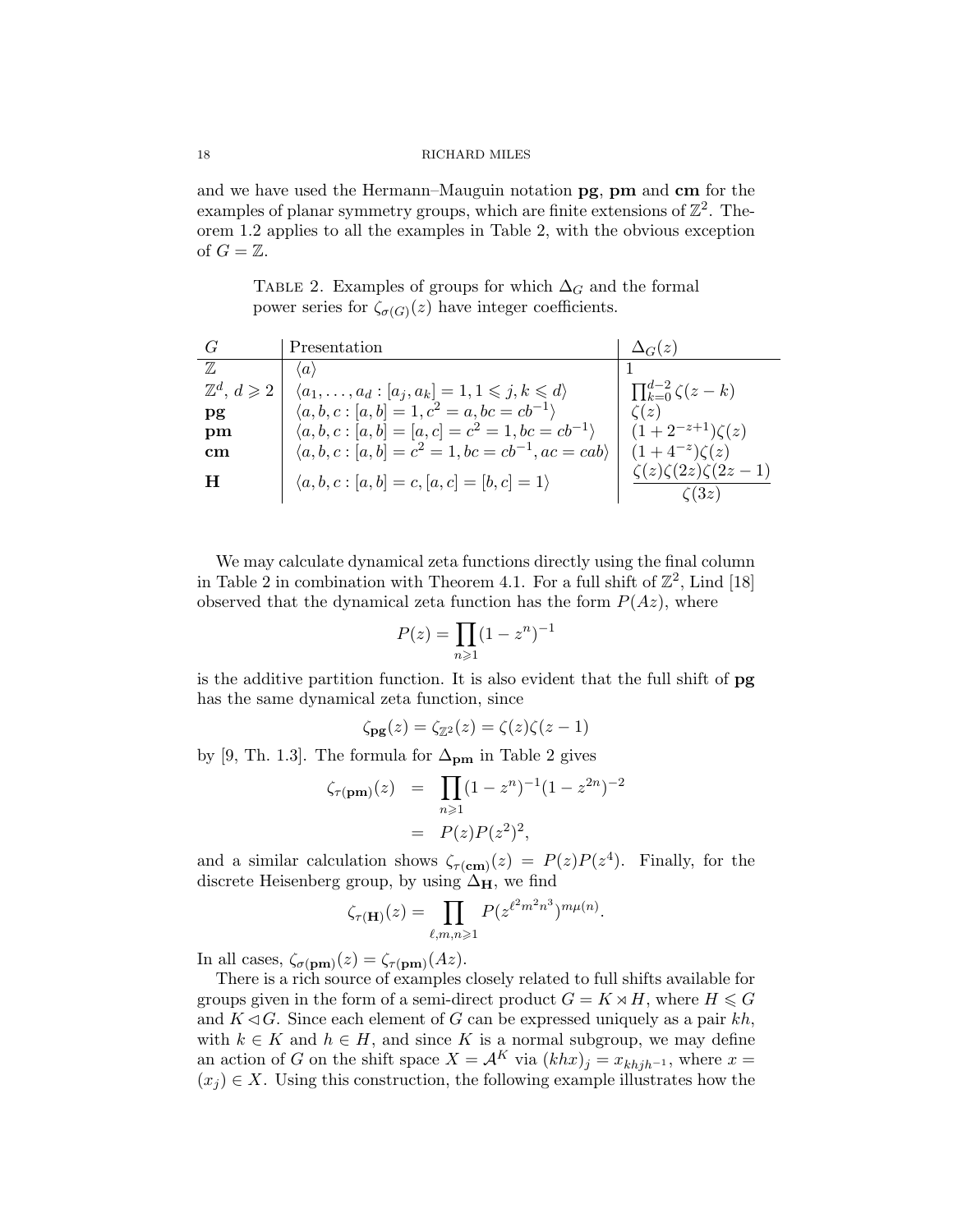subgroup conjugacy class structure in  $\mathcal{L}_G$  features significantly in examples only slightly more complicated than full shifts.

**Example 4.2.** Consider the shift space  $X = \mathcal{A}^{\mathbb{Z}^2}$  and the action  $\alpha$  of the group  $\mathbf{p}\mathbf{m} \cong \mathbb{Z}^2 \rtimes \mathbf{C}_2$  on X generated by

$$
(ax)_{i,j} = x_{i+1,j} \quad (bx)_{i,j} = x_{i,j+1} \quad (cx)_{i,j} = x_{i,-j}
$$

where  $x = (x_{i,j}) \in X$ .

As shown in [9, Sec. 5], there are four isomorphism classes of subgroups in  $\mathcal{L}_{\mathbf{p}\mathbf{m}}$  corresponding to **pm, pg, cm** and  $\mathbf{p1} \cong \mathbb{Z}^2$ . Furthermore, the conjugacy classes of subgroups can be split into families parameterized by these isomorphism classes and pairs of positive integers  $(k, m)$ , as summarized in Table 3. The final family appearing in Table 3 corresponds to the isomorphism class **p1** and requires an additional parameter  $0 \leq j \leq \lfloor k/2 \rfloor$ . The function  $\theta_k : \mathbb{Z} \to \{0,1\}$  appearing for these conjugacy classes is defined by

$$
\theta_k(j) = \begin{cases} 1 & \text{if } j = 0, \\ 1 & \text{if } 2 \mid k \text{ and } j = k/2, \\ 0 & \text{otherwise,} \end{cases}
$$

and is used to give the appropriate normalizer. For a given pair of positive integers  $(k, m)$ , there are precisely k subgroups in  $\bigcup_{j=0}^{\lfloor k/2 \rfloor} \mathcal{L}_{\mathbf{p1}}^{j}(k, m)$ , as  $\mathcal{L}_{\mathbf{p1}}^{j}(k,m)$  is comprised of a conjugate pair whenever  $\theta_{k}(j) = 0$ , and is a singleton otherwise.

TABLE 3. Subgroup conjugacy classes in  $\mathcal{L}_{\text{pm}}$  for Example 4.2.

| Family                                                          | Representative $(L)$                     | L          | $N_{\mathbf{p}\mathbf{m}}(L)$           | $[N_{\mathbf{pm}}(L)]$ |
|-----------------------------------------------------------------|------------------------------------------|------------|-----------------------------------------|------------------------|
| $\mathcal{L}^1_{\mathbf{pm}}(k,m)$                              | $\langle a^k, b^{2m}, c \rangle$         | 2km        | $\langle a, b^m, c \rangle$             | m                      |
| $\mathcal{L}^2_{\mathbf{pm}}(k,m)$                              | $\langle a^k, b^{2m}, cb \rangle$        | 2km        | $\langle a, b^m, cb \rangle$            | m                      |
| $\mathcal{L}^3_{\mathbf{p}\mathbf{m}}(k,m)$                     | $\langle a^k, b^{2m-1}, c \rangle$       | $k(2m-1)$  | $\langle a, b^{2m-1}, c \rangle$        | $2m-1$                 |
| $\mathcal{L}_{\mathbf{pg}}^1(k,m)$                              | $\langle a^{2k}, b^{2m}, ca^k \rangle$   | 4km        | $\langle a, b^m, c \rangle$             | m                      |
| $\mathcal{L}^2_{\mathbf{pg}}(k,m)$                              | $\langle a^{2k}, b^{2m}, ca^k b \rangle$ | 4km        | $\langle a, b^m, cb \rangle$            | m                      |
| $\mathcal{L}^{\mathbf{5}^{\mathbf{\infty}}}_{\mathbf{pg}}(k,m)$ | $\langle a^{2k}, b^{2m-1}, ca^k \rangle$ | $2k(2m-1)$ | $\langle a, b^{2m-1}, c \rangle$        | $2m-1$                 |
| $\mathcal{L}_{\text{cm}}^1(k,m)$                                | $\langle a^k b^m, b^{2m}, c \rangle$     | 2km        | $\langle a, b^m, c \rangle$             | m                      |
| $\mathcal{L}_{\text{cm}}^2(k,m)$                                | $\langle a^k b^m, b^{2m}, cb \rangle$    | 2km        | $\langle a, b^m, cb \rangle$            | m                      |
| $\mathcal{L}_{\mathbf{p1}}^{\jmath}(k,m)$                       | $\langle a^k, a^j b^m \rangle$           | 2km        | $\langle a, b, c^{\theta_k(j)} \rangle$ | $2-\theta_k(j)$        |

For each subgroup in a given conjugacy class, the number of points fixed by the subgroup is the same. This quantity has been calculated for each representative subgroup  $L$  and is shown in Table 4, along with the associated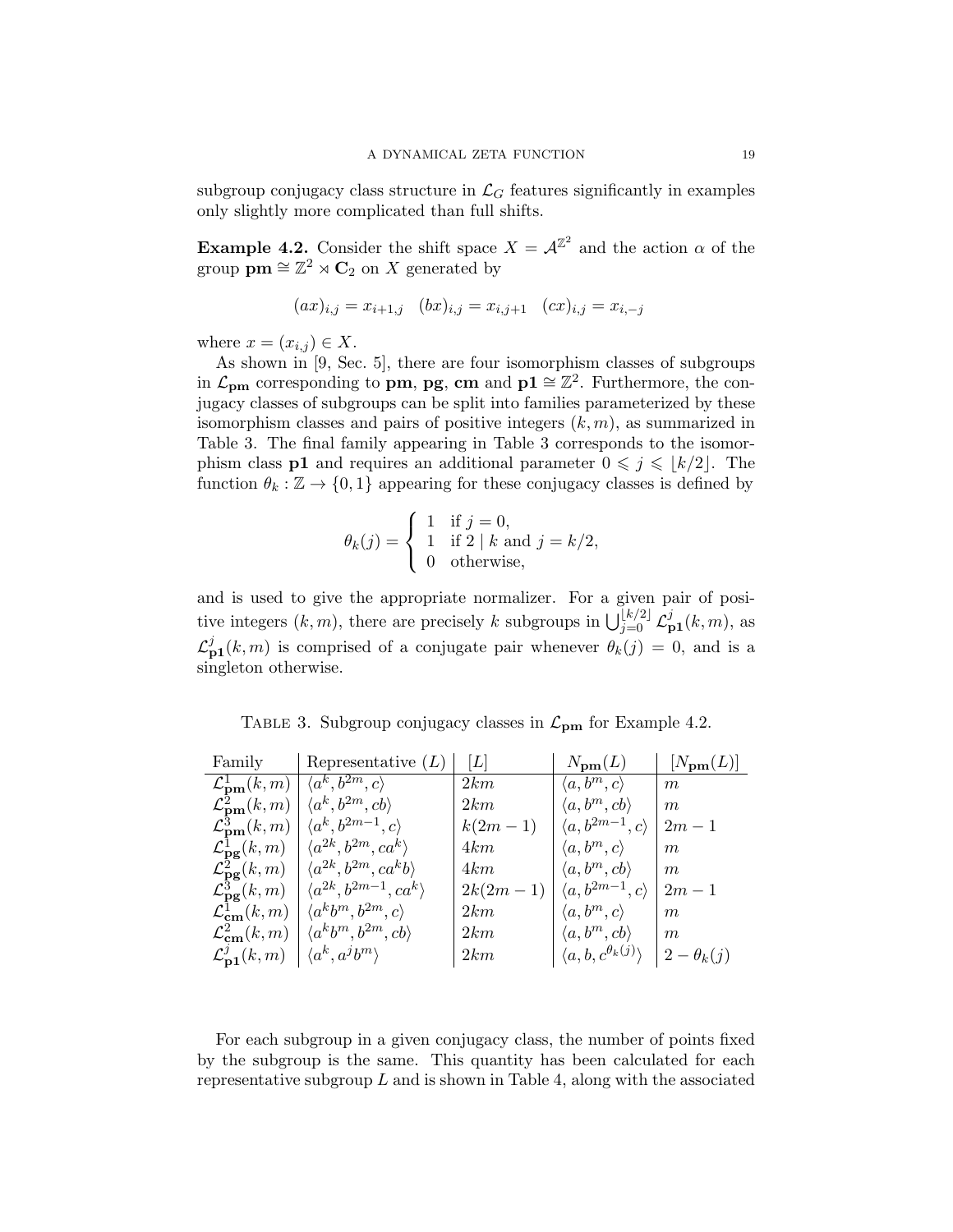contributions to  $\zeta_{\alpha}(z)$ . For example, the contribution from  $\mathcal{L}^1_{\text{pm}}(k,m)$  is

$$
\exp \sum_{k,m\geqslant 1} \frac{m \cdot A^{k(m+1)}}{2km} z^{2km} = \exp \sum_{m\geqslant 1} \frac{1}{2} \log(1 - A^{m+1} z^{2m})^{-1}
$$

$$
= Q(A; Az^2)^{1/2}.
$$

where  $A = |\mathcal{A}|$  and  $Q(w; z) = \prod_{n \geq 1} (1 - wz^n)^{-1}$  (so, Q is the reciprocal of an infinite shifted factorial and  $Q(1; z) = P(z)$ . Notice that the combined contribution to  $\zeta_{\alpha}(z)$  from the conjugacy classes corresponding to the isomorphism class of **pg** is  $Q(1; Az^2)^{1/2}$ . Hence, the product of the contributions appearing in the final column of Table 4 gives

$$
\zeta_{\alpha}(z) = Q(z^{-1}; Az^2)Q(A; Az^2)Q(1; Az^2)^2.
$$

TABLE 4. Contributions to  $\zeta_{\alpha}(z)$  for Example 4.2

| Class $(\mathcal{L})$                                                | $F(L), L \in \mathcal{L}$ | $\exp\left(\sum_{L\in\mathcal{L}}\frac{\mathsf{F}(L)}{ L }z^{[L]}\right)$ |
|----------------------------------------------------------------------|---------------------------|---------------------------------------------------------------------------|
| $\mathcal{L}^1_{\textbf{pm}}(k,m)$                                   | $A^{k(m+1)}$              | $Q(A; \overline{Az^2)^{1/2}}$                                             |
| $\mathcal{L}^2_{\mathbf{pm}}(k,m)$                                   | $A^{km}$                  | $Q(1;Az^2)^{1/2}$                                                         |
| $\mathcal{L}^3_{\textbf{pm}}(k,m)$                                   | $A^{km}$                  | $Q(z^{-1};Az^2)$                                                          |
| $\mathcal{L}_{\mathbf{pg}}^1(k,m)$                                   | $A^{2km}$                 | $Q(1;A^2z^4)^{1/4}$                                                       |
| $\mathcal{L}^2_{\mathbf{pg}}(k,m)$                                   | $A^{2km}$                 | $Q(1;A^2z^4)^{1/4}$                                                       |
| $\mathcal{L}^3_{\mathbf{p}\mathbf{g}}(k,m)$                          | $A^{k(2m-1)}$             | $Q(A^{-1}z^{-2}; A^2z^4)^{1/2}$                                           |
| $\mathcal{L}_{\text{cm}}^1(k,m)$                                     | $A^{k(m+1)}$              | $Q(A;Az^2)^{1/2}$                                                         |
| $\mathcal{L}_{\text{cm}}^2(k,m)$                                     | $A^{km}$                  | $Q(1;Az^2)^{1/2}$                                                         |
| $\bigcup_{j=0}^{\lfloor k/2\rfloor} \mathcal{L}^{j}_{{\bf p1}}(k,m)$ | $A^{km}$                  | $Q(1;Az^2)^{1/2}$                                                         |

It is worth noting that as a result of applying the formulae for  $\zeta_G$  given in [9],  $\zeta_{\sigma(G)}$  appears not to have integer coefficients for all 13 remaining planar symmetry groups. For example, for

$$
\mathbf{p2} = \langle a, b, c : [a, b] = c^2 = 1, ac = ca^{-1}, bc = cb^{-1} \rangle,
$$

we have  $\Delta_{\mathbf{p2}}(z) = \zeta(z)\zeta(z-1)/\zeta(z+1) + 2^{-1-z}\zeta(z)$ , from which we deduce

$$
\zeta_{\tau(\mathbf{p2})}(z) = P(z^2)^{-1/2} \prod_{m,n \geq 1} P(z^{mn})^{m\mu(n)/n}
$$

.

Hence,  $\zeta_{\sigma(p2)}(z) = \zeta_{\tau(p2)}(Az)$  does not have integer coefficients.

For any action  $\alpha$  of the group pm on a set X with  $|F_{\alpha}(L)| < \infty$  for all  $L \in \mathcal{L}_G$ , the formulae in Table 2 may also be applied in conjunction with (20) to give a product formula for  $\zeta_{\alpha}$  in terms of orbits. In particular,

$$
\zeta_{\alpha}(z) = \prod_{Y \in \mathcal{Y}} P(z^{|Y|}) \prod_{Y \in \mathcal{Y}_{\text{cm}}} P(z^{4|Y|}) \prod_{Y \in \mathcal{Y}_{\text{pm}}} P(z^{2|Y|})^2,
$$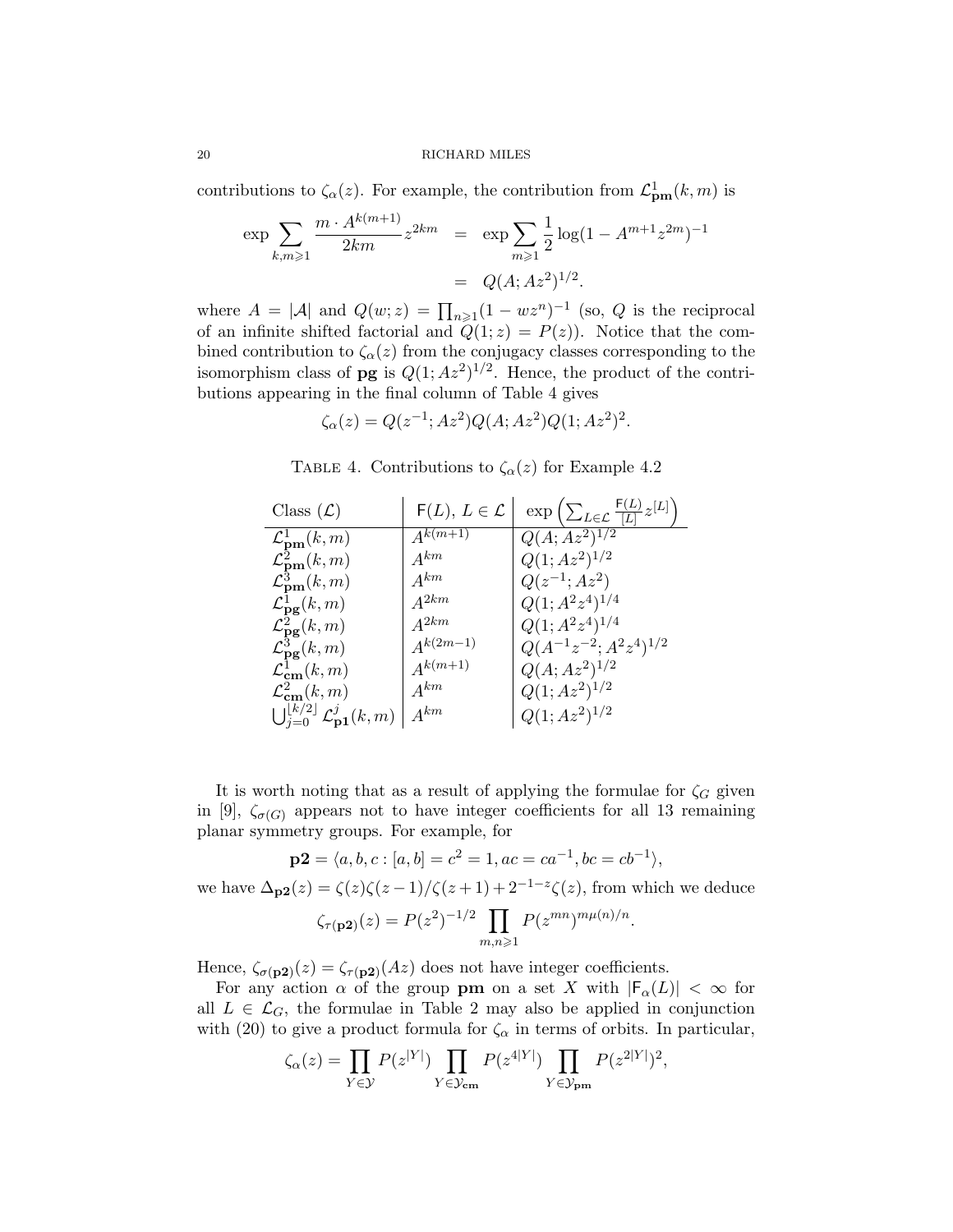where Y denotes the set of all orbits in X and  $\mathcal{Y}_{pm}$ ,  $\mathcal{Y}_{cm} \subset \mathcal{Y}$  denote the sets of orbits with associated stabilizers that belong to the isomorphism classes corresponding to pm and cm respectively.

To contrast with the examples considered thus far, we now consider full shifts and related actions of virtually cyclic groups. It is well known that for a Z-action  $\alpha$  generated by a hyperbolic toral automorphism or by a shift of finite type,  $\zeta_{\alpha}$  is a rational function [20], [5]. For a Z-action  $\alpha$  generated by an ergodic automorphism of a compact abelian group, it is conjectured in [3] that if  $\zeta_{\alpha}$  fails to be rational, then this function is not analytically continuable beyond the circle of convergence, and therefore has a natural boundary. However, this dichotomy is clearly not the case more generally. For example,  $\zeta_{\sigma(\mathbf{D}_{\infty})}(z) = \zeta_{\tau(\mathbf{D}_{\infty})}(Az)$ , where A is the cardinality of the alphabet and  $\zeta_{\tau(\mathbf{D}_{\infty})}$  is given by (19). So,  $\zeta_{\sigma(\mathbf{D}_{\infty})}$  is not rational but there is an analytic continuation of  $\zeta_{\sigma(\mathbf{D}_{\infty})}$  beyond the circle  $|z| = A^{-1}$ , and  $\zeta_{\sigma(\mathbf{D}_{\infty})}$ is in fact holonomic.

The extent to which rational dynamical zeta functions are possible for actions of infinite virtually cyclic groups is not yet clear. Further to Example 2.10, some examples where  $\zeta_{\sigma(G)}$  is rational are given in Table 5. In each case, G is the direct product of  $\mathbb{Z}$  with a finite group and  $\zeta_G$  may be calculated with aid of Goursat's lemma and GAP [11]; this subsequently enables the calculation of  $\Delta_G$ , and  $\zeta_{\sigma(G)}$  is then obtained using Theorem 4.1. Here,  $\mathbf{D}_8$  is the dihedral group with 8 elements,  $\mathbf{UT}(3,3)$  is the group of unitriangular matrices over  $\mathbb{F}_3$ , and p is any rational prime (whereby, we obtain infinitely many virtually cyclic groups of the form  $G = \mathbb{Z} \times (\mathbb{Z}/p\mathbb{Z})$ for which  $\zeta_{\sigma(G)}$  is rational).

TABLE 5. Examples where  $\zeta_{\sigma(G)}(z) = \zeta_{\tau}(Az)$  is rational.

| G                                                                | $\Delta_G(z)$ | $\zeta_{\tau}(z)$                                                                                                                                                                                                                                                                                                                                                                       |
|------------------------------------------------------------------|---------------|-----------------------------------------------------------------------------------------------------------------------------------------------------------------------------------------------------------------------------------------------------------------------------------------------------------------------------------------------------------------------------------------|
| $\mathbb{Z} \times (\mathbb{Z}/p\mathbb{Z})$ $1 + \frac{1}{p^z}$ |               | $(1-z)^{-1}(1-z^p)^{-1}$                                                                                                                                                                                                                                                                                                                                                                |
|                                                                  |               |                                                                                                                                                                                                                                                                                                                                                                                         |
|                                                                  |               | $\mathbb{Z} \times \mathbf{D}_8 \begin{pmatrix} 1 + \frac{5}{2^z} + \frac{3}{4^z} + \frac{1}{8^z} \\ 1 + \frac{4}{3^z} + \frac{5}{9^z} + \frac{5}{27^z} \end{pmatrix} (1-z)^{-1} (1-z^2)^{-3} (1-z^4)^{-3} (1-z^8)^{-1} \\ \times \mathbf{UT}(3,3) \begin{pmatrix} 1 + \frac{4}{3^z} + \frac{5}{9^z} + \frac{5}{27^z} \end{pmatrix} (1-z)^{-1} (1-z^3)^{-4} (1-z^9)^{-5} (1-z^2^7)^{-1$ |

We conclude by using variations on full shifts to show that bounds analogous to those obtained by Bowen (10) should not be expected for expansive actions of virtually cyclic groups in general. In particular, there is no tight connection between the radius of convergence of  $\zeta_{\alpha}$  and the topological entropy. Additionally, as well as giving a concrete instance of the the following proposition, the final example provides another rich source of actions related to full shifts for which  $\zeta_{\alpha}$  is rational.

**Proposition 4.3.** Let G be an infinite virtually cyclic group. If G is neither cyclic nor isomorphic to the infinite dihedral group, then there exists an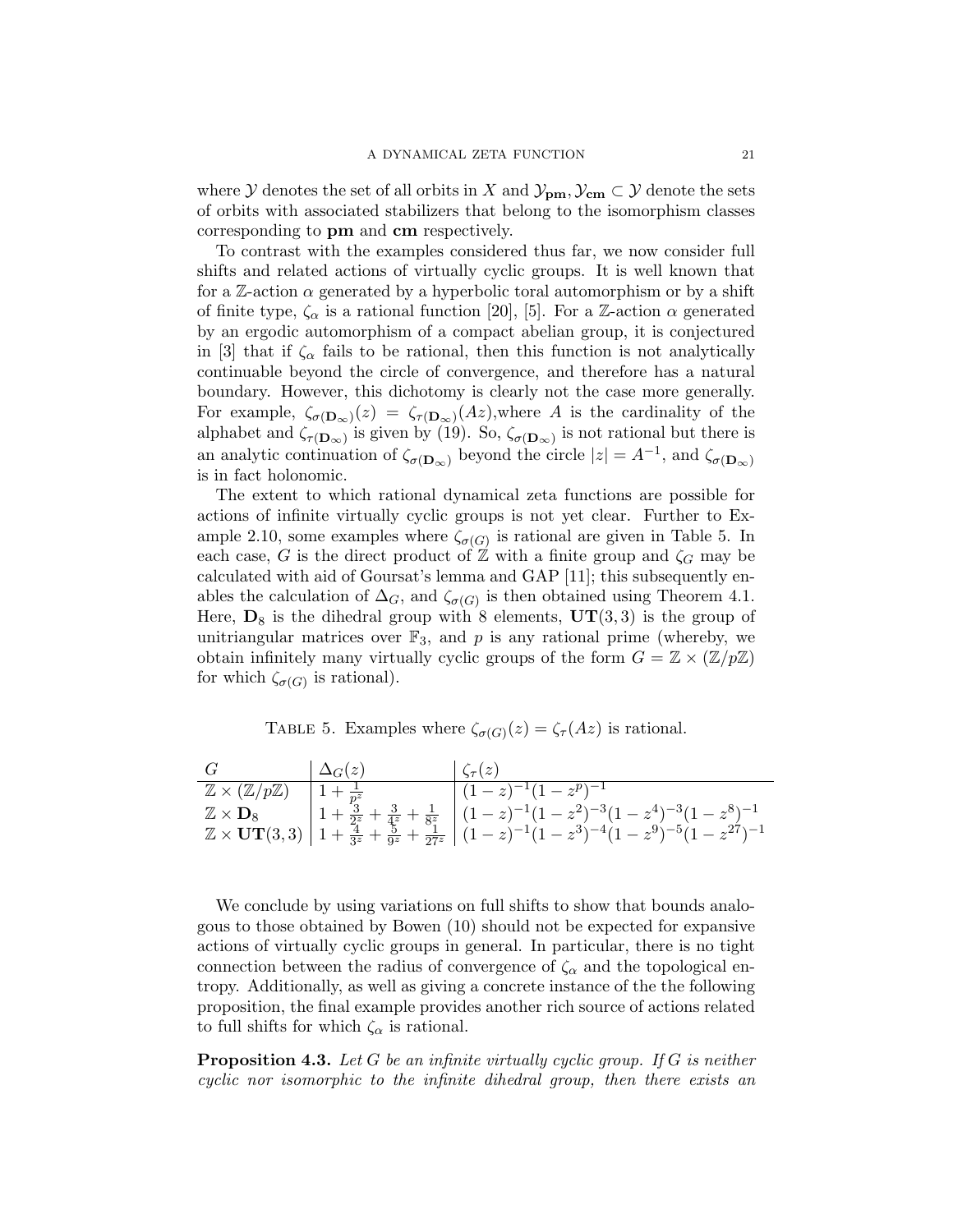expansive action  $\alpha$  of G by continuous automorphisms of a compact abelian *group such that*  $g(\alpha) > h(\alpha) > 0$ .

*Proof.* Since  $G$  is infinite and virtually cyclic, there exists a surjective homomorphism  $\phi : G \to H$ , where H is either infinite cyclic or isomorphic to  $\mathbf{D}_{\infty}$  (see, for example, [16, Ch. 2]). By assumption,  $K = \text{ker}(\phi)$  is nontrivial. Furthermore, we may define an expansive action  $\alpha$  of G on the shift space  $\mathcal{A}^H$  via

$$
(gx)_h = x_{\phi(g)h},\tag{21}
$$

where A is a finite alphabet and  $x = (x_h) \in A^H$ . A standard entropy calculation shows that this G-action has topological entropy  $h(\alpha) = \frac{1}{|K|} \log A$ , where  $A = |\mathcal{A}|$ .

Now consider the sublattice  $\mathcal{K} \subset \mathcal{L}_G$  comprised of finite index subgroups of G containing K. Via the correspondence theorem, every element  $L \in \mathcal{K}$ satisfies  $[G: L] = [H: \phi(L)]$ . Furthermore, for all  $L \in \mathcal{K}$ 

$$
\mathsf{F}_{\alpha}(L) = A^{[H:\phi(L)]} = A^{[G:L]},
$$

so  $g(\alpha) \geq \log A$ .

**Example 4.4.** Let  $G = \mathbb{Z} \times (\mathbb{Z}/p\mathbb{Z})$ , where p is a rational prime. Since the full shift of G has

$$
\zeta_{\sigma(G)}(z) = (1 - Az)^{-1} (1 - A^p z^p)^{-1},
$$

where A is the cardinality of the alphabet, it follows that  $g(\sigma(G)) = \log A =$  $h(\sigma(G)).$ 

The description of  $\mathcal{L}_G$  given in Example 2.10 allows us to calculate  $\zeta_\alpha$ for the expansive action  $\alpha$  of G defined by (21) with  $\phi : G \to \mathbb{Z}$  being the natural coordinate projection. Notice that  $\phi(L(n, k)) = \langle n \rangle$  when  $k = 0$ , and

$$
\phi(L(n,k)) = \langle \gcd(n, kn/p) \rangle = \langle n/p \rangle
$$

when  $1 \leq k \leq p-1$ . Furthermore, for all  $L \in \mathcal{L}_d$ ,  $F_\alpha(L) = A^{[\mathbb{Z}:\phi(L)]}$ . Therefore, if  $p \nmid n$ ,

$$
\sum_{L \in \mathcal{L}_G(n)} \mathsf{F}_{\alpha}(L) = \mathsf{F}_{\alpha}(L(n,0)) = A^n.
$$

Whilst, if  $p \mid n$ ,

$$
\sum_{L \in \mathcal{L}_G(n)} \mathsf{F}_{\alpha}(L) = \mathsf{F}_{\alpha}(L(n,0)) + \mathsf{F}_{\alpha}(L(n)) + \sum_{k=1}^{p-1} \mathsf{F}_{\alpha}(L(n,k))
$$

$$
= A^n + A^{n/p} + \sum_{k=1}^{p-1} A^{n/p}
$$

$$
= A^n + p A^{n/p}.
$$

Hence,

$$
\zeta_{\alpha}(z) = (1 - Az)^{-1} (1 - Az^p)^{-1}
$$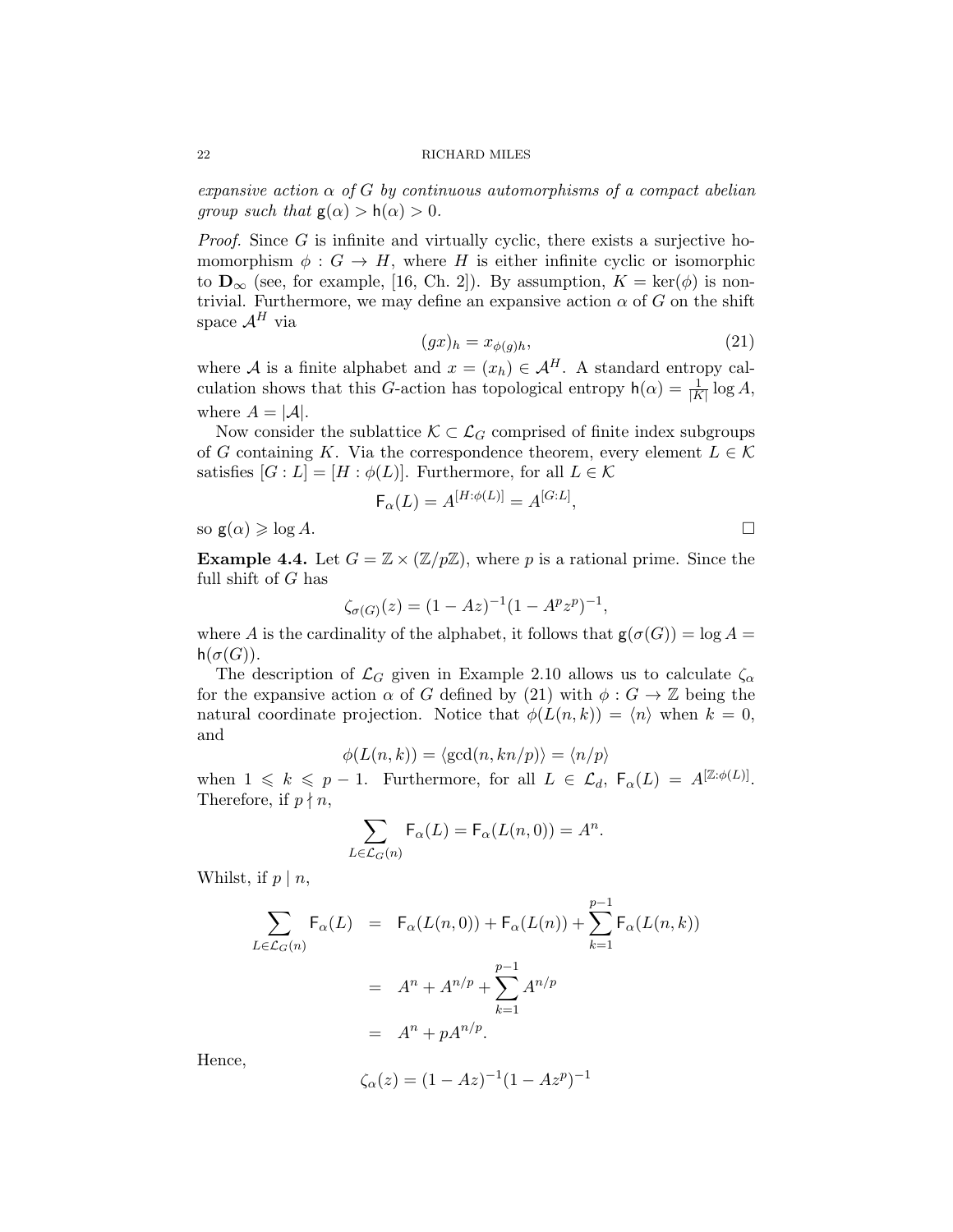and so  $\zeta_{\alpha}$  is once again rational. This time, however,  $g(\alpha) = \log A$ , yet  $h(\alpha) = \frac{1}{p} \log A.$ 

# 5. Concluding Questions

(i) It would be interesting to know if  $\Delta_G$  has integer coefficients whenever G is nilpotent. If G is nilpotent, as shown in [19, Ch. 15], the arithmetic function  $a_G$  is multiplicative and there is a product formula of the form  $\zeta_G = \prod_p \zeta_{G,p}$ , where  $\zeta_{G,p}(z) = \sum_{i=0}^{\infty} a_G(p^i) p^{-iz}$ , and  $p$  runs through all rational primes. This means that the question of whether or not  $\Delta_G$  has integer coefficients may be considered locally, as the Euler product for  $1/\zeta$  enables us to write  $\Delta_G = \prod_p \Delta_{G,p}$ , where

$$
\Delta_{G,p} = (1 - p^{-1-z})\zeta_{G,p}(z+1).
$$

Consequently,  $\Delta_G$  has integer coefficients if  $p^i \mid a_G(p^i) - a_G(p^{i-1})$ for all  $i \geqslant 1$  and all primes p.

- (ii) For which groups  $G$  is the dynamical zeta function rational for all expansive G-actions by automorphisms of compact abelian groups? Is it necessary for  $G$  to be virtually cyclic? Note that the dynamical zeta function  $\zeta_{\sigma(\mathbf{D}_{\infty})}$  shows that this condition is certainly not sufficient.
- (iii) For a fixed acting group  $G$ , is it possible to have both rational and irrational zeta functions for expansive G-actions by automorphisms of infinite compact abelian groups?
- (iv) What dynamical information is encapsulated by the function

$$
\zeta_{\alpha}^{\lhd}(z) = \exp \sum_{L \in \mathcal{L}_G^{\lhd}} \frac{\mathsf{F}_{\alpha}(L)}{[L]} z^{[L]},
$$

where  $\mathcal{L}_G^{\lhd} \subset \mathcal{L}_G$  is the sublattice of normal subgroups of finite index? In light of the many available results for  $\zeta_{\alpha}^{\triangleleft}$  $\mathcal{G}$ , this also seems to be a very natural object to study.

# **REFERENCES**

- [1] M. Artin and B. Mazur. On periodic points. Ann. of Math. (2), 81:82–99, 1965.
- [2] J. Ban, W. Hu, S. Lin, and Y. Lin. Zeta functions for two-dimensional shifts of finite type. Mem. Amer. Math. Soc., 221(1037):vi+60, 2013.
- [3] J. Bell, R. Miles, and T. Ward. Towards a Pólya-Carlson dichotomy for algebraic dynamics. Indag. Math. (N.S.), 25(4):652–668, 2014.
- [4] R. Bowen. Some systems with unique equilibrium states. Math. Systems Theory, 8(3):193–202, 1974/75.
- [5] R. Bowen and O. Lanford. Zeta functions of restrictions of the shift transformation. In Global Analysis (Proc. Sympos. Pure Math., Vol. XIV, Berkeley, Calif., 1968), pages 43–49. Amer. Math. Soc., Providence, R.I., 1970.
- [6] J. Buzzi. Some remarks on random zeta functions. Ergodic Theory Dynam. Systems, 22(4):1031–1040, 2002.
- [7] F. Carlson. Über ganzwertige Funktionen.  $Math. Z., 11(1-2):1-23, 1921.$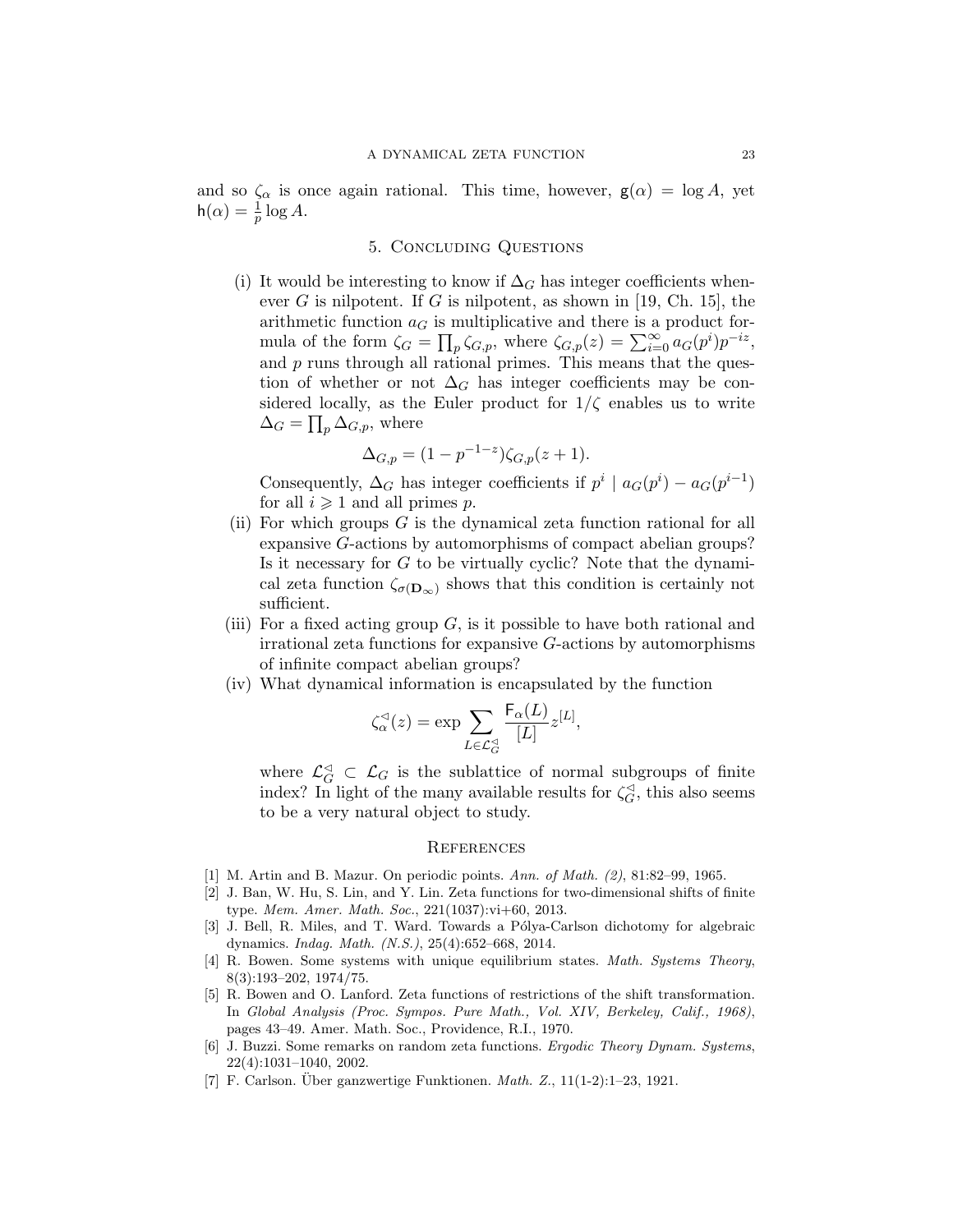- [8] H. Crapo. Möbius inversion in lattices. Arch. Math.,  $19:595-607$ , 1968.
- [9] M. du Sautoy, J. McDermott, and G. Smith. Zeta functions of crystallographic groups and analytic continuation. Proc. London Math. Soc. (3), 79(3):511–534, 1999.
- [10] M. du Sautoy and L. Woodward. Zeta functions of groups and rings, volume 1925 of Lecture Notes in Mathematics. Springer-Verlag, Berlin, 2008.
- [11] The GAP Group.  $GAP$  Groups, Algorithms, and Programming, Version 4.7.8, 2015.
- [12] F. Grunewald, D. Segal, and G. Smith. Subgroups of finite index in nilpotent groups. Invent. Math., 93(1):185–223, 1988.
- [13] Y. Kim, J. Lee, and K. Park. A zeta function for flip systems. Pacific J. Math., 209(2):289–301, 2003.
- [14] K. Kimoto. Zetas and moments of finite group actions. Proc. Japan Acad. Ser. A Math. Sci., 79(8):128–133, 2003.
- [15] C. Kratzer and J. Th´evenaz. Fonction de M¨obius d'un groupe fini et anneau de Burnside. Comment. Math. Helv., 59(3):425–438, 1984.
- [16] D. Lima Gonçalves and J. Guaschi. The classification of the virtually cyclic subgroups of the sphere braid groups. Springer Briefs in Mathematics. Springer, Cham, 2013.
- [17] D. Lind. Dynamical properties of quasihyperbolic toral automorphisms. Ergodic Theory Dynamical Systems, 2(1):49–68, 1982.
- [18] D. Lind. A zeta function for  $\mathbb{Z}^d$ -actions. In Ergodic theory of  $\mathbb{Z}^d$ -actions (Warwick, 1993–1994), volume 228 of London Math. Soc. Lecture Note Ser., pages 433–450. Cambridge Univ. Press, Cambridge, 1996.
- [19] A. Lubotzky and D. Segal. Subgroup growth, volume 212 of Progress in Mathematics. Birkhäuser Verlag, Basel, 2003.
- [20] A. Manning. Axiom A diffeomorphisms have rational zeta functions. Bull. London Math. Soc., 3:215–220, 1971.
- [21] G. Margulis. On some aspects of the theory of Anosov systems. Springer Monographs in Mathematics. Springer-Verlag, Berlin, 2004. With a survey by R. Sharp: Periodic orbits of hyperbolic flows, Translated from the Russian by Valentina Vladimirovna Szulikowska.
- [22] R. Miles. A natural boundary for the dynamical zeta function for commuting group automorphisms. Proc. Amer. Math. Soc., 143(7):2927–2933, 2015.
- [23] R. Miles. Orbit growth for algebraic flip systems. Ergodic Theory and Dynamical Systems, FirstView:1–19, 4 2015.
- [24] R. Miles and T. Ward. Orbit-counting for nilpotent group shifts. Proc. Amer. Math. Soc., 137(4):1499-1507, 2009.
- [25] R. Miles and T. Ward. The dynamical zeta function for commuting automorphisms of zero-dimensional groups. preprint, 2015.
- [26] W. Parry. An analogue of the prime number theorem for closed orbits of shifts of finite type and their suspensions. Israel J. Math., 45(1):41–52, 1983.
- [27] W. Parry and M. Pollicott. An analogue of the prime number theorem for closed orbits of Axiom A flows. Ann. of Math. (2), 118(3):573–591, 1983.
- [28] G. Pólya. Über gewisse notwendige Determinantenkriterien für die Fortsetzbarkeit einer Potenzreihe. Math. Ann., 99(1):687–706, 1928.
- [29] D. Ruelle. Dynamical zeta functions and transfer operators. Notices Amer. Math. Soc., 49(8):887-895, 2002.
- [30] K. Schmidt. Dynamical systems of algebraic origin, volume 128 of Progress in Mathematics. Birkhäuser Verlag, Basel, 1995.
- [31] S. L. Segal. Nine introductions in complex analysis, volume 208 of North-Holland Mathematics Studies. Elsevier Science B.V., Amsterdam, revised edition, 2008.
- [32] A. Shalev. On the degree of groups of polynomial subgroup growth. Trans. Amer. Math. Soc., 351(9):3793–3822, 1999.
- [33] S. Smale. Differentiable dynamical systems. Bull. Amer. Math. Soc., 73:747–817, 1967.